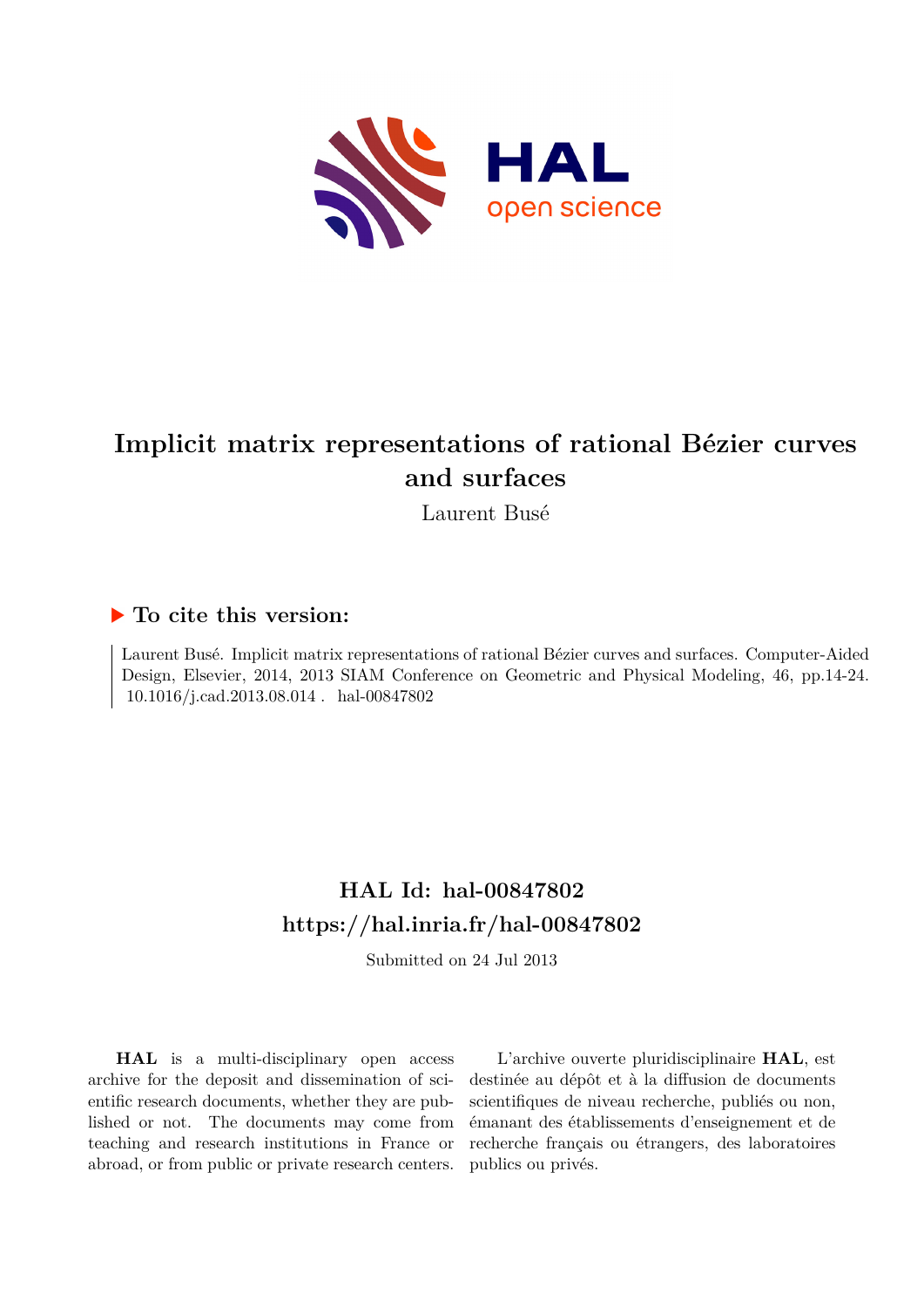# Implicit matrix representations of rational Bézier curves and surfaces

Laurent Busé

GALAAD, INRIA, 2004 route des Lucioles, 06902 Sophia Antipolis, France

# Abstract

We introduce and study a new implicit representation of rational Bézier curves and surfaces in the 3-dimensional space. Given such a curve or surface, this representation consists of a matrix whose entries depend on the space variables and whose rank drops exactly on this curve or surface. Our approach can be seen as an extension of the moving lines implicitization method introduced by Sederberg, from non-singular matrices to the more general context of singular matrices. In the first part of this paper, we describe the construction of these new implicit matrix representations and their main geometric properties, in particular their ability to solve efficiently the inversion problem. The second part of this paper aims to show that these implicitization matrices adapt geometric problems, such as intersection problems, to the powerful tools of numerical linear algebra, in particular to one of the most important: the singular value decomposition. So, from the singular values of a given implicit matrix representation, we introduce a real evaluation function. We show that the variation of this function is qualitatively comparable to the Euclidean distance function. As an interesting consequence, we obtain a new determinantal formula for implicitizing a rational space curve or surface over the field of real numbers. Then, we show that implicit matrix representations can be used with numerical computations, in particular there is no need for symbolic computations to use them. We give some rigorous results explaining the numerical stability that we have observed in our experiments. We end the paper with a short illustration on ray tracing of parameterized surfaces.

Key words: Implicitization, moving planes, Bézier patches, inversion problem, intersection problems.

# 1. Introduction

In geometric modeling, parameterized algebraic curves and surfaces are used intensively. To manipulate them, it is useful to have an implicit representation, in addition to their given parametric representation. Indeed, a parametric representation is for instance well adapted for visualization purposes whereas an implicit representation allows significant improvements in the computation of intersections. Nevertheless, implicit representations are known to be very hard to compute in general. The goal of this paper is to overcome this difficulty by introducing a simple method for computing an implicit representation of a parameterized curve or surface in the form of a matrix. We will call them *implicit matrix representations*.

Matrix-based implicit representations of plane curves and surfaces already appeared several times in the literature (see e.g. [12,13,23,25]). However, all these approaches aimed at building a non-singular matrix whose determinant is an implicit polynomial equation. The case of plane curves is well understood: it is always possible to build such

a non-singular matrix, in particular by means of the moving lines method introduced by Sederberg [25]. The case of surfaces is much more involved because of their rich geometry and the occurrence of base points (the points where the parameterization is not well defined). Thus, in order to find a non-singular matrix whose determinant is an implicit polynomial equation, one has to consider some very particular classes of parameterizations (see e.g. [13,8,20]).

In this paper, we show that matrix-based implicit representations can be built for (almost all) parameterized algebraic curves, including space curves, and surfaces if the requirement of getting a non-singular matrix is deleted. Indeed, the matrices we will introduce are in general singular matrices, but they still represent the curve or surface: the vanishing of a determinant will be replaced by a drop-ofrank property. Our approach is hence to keep these matrices as implicit representations on their own and to develop their study and use. Added and combined to the parametric representations, we believe that these implicit matrix representations can be a powerful tool.

The theoretical foundations of implicit matrix representations have been developed in a couple of papers [9,6], using tools from algebraic geometry and commutative alge-

Email address: Laurent.Buse@inria.fr (Laurent Busé).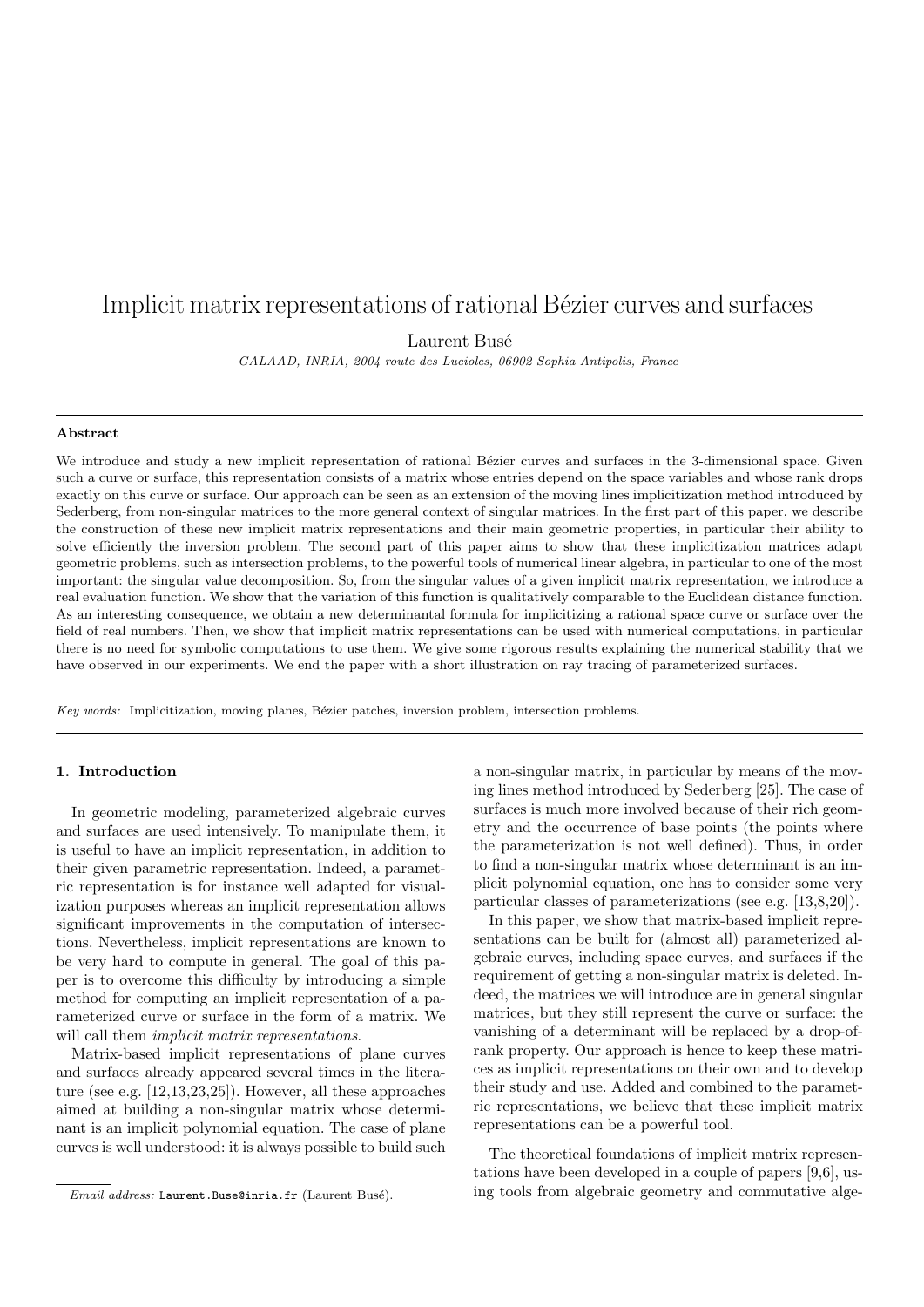bra. We will review their main properties in Section 3. The first contribution of this paper is to adapt the construction of these matrices to the context of Bézier patches (usually obtained from the decomposition of a NURBS). This is the content of Section 2. The rest of the paper, and its main contribution, is a study of implicit matrix representations through a famous tool of numerical linear algebra: the singular value decomposition (SVD). It turns out that combined with this SVD, implicit matrix representations have very nice properties and show a very good numerical behavior. In Section 4, a real evaluation function is built from an implicit matrix representation and it is shown that this function is comparable to the classical Euclidean distance. As a byproduct, a new determinantal formula for implicitizing a rational Bézier curve or surface over the field of real numbers is obtained. Section 5 is devoted to the study of the numerical behavior of implicit matrix representations. In particular, we show that there is no need for symbolic computations to use them and we prove results that give insights for their numerical stability and robustness that we have observed in our experiments. Finally, the paper ends with a short discussion on the application of implicit matrix representations to intersection problems.

# 2. Constructing a family of matrices attached to a parameterization

In this section, we construct in a general framework a family of matrices that is attached to a given parameterization  $\phi$ . Consider a parameterization  $\phi$  of a curve or surface

$$
s \in \mathbb{R}^1
$$
 or  $\mathbb{R}^2 \xrightarrow{\phi} \left( \frac{f_1(s)}{f_0(s)}, \frac{f_2(s)}{f_0(s)}, \frac{f_3(s)}{f_0(s)} \right) \in \mathbb{R}^3$  (1)

where  $f_0, f_1, f_2$  and  $f_3$  are polynomials in the parameter s of degree  $\leq d$ . Notice that s stands for a single parameter  $t \in$  $\mathbb R$  if  $\phi$  parameterizes a curve, or for a couple of parameters  $(u, v) \in \mathbb{R}^2$  if  $\phi$  parameterizes a surface. Similarly, the word degree means a single degree (for curves and triangular surfaces) or a bi-degree (for tensor-product surfaces).

Let  $\mathcal{B}_d = \{\phi_1(s), \ldots, \phi_{n_d}(s)\}\$ be a set of blending functions that form a basis of polynomials of degree at most d in the parameter s. Then, the parameterization  $\phi$  is of the form

$$
\phi(s) = \frac{\sum_{i=1}^{n_d} w_i \mathbf{b}_i \phi_i(s)}{\sum_{i=1}^{n_d} w_i \phi_i(s)}
$$

where the points  $\mathbf{b}_i = (x_i, y_i, z_i) \in \mathbb{R}^3$ ,  $i = 1, \ldots, n_d$ , are the control points and  $w_1, \ldots, w_{n_d}$  their associated weights. It follows that

$$
f_0(s) = \sum_{i=1}^{n_d} w_i \phi_i(s), \ f_1(s) = \sum_{i=1}^{n_d} w_i x_i \phi_i(s),
$$

$$
f_2(s) = \sum_{i=1}^{n_d} w_i y_i \phi_i(s), \ f_3(s) = \sum_{i=1}^{n_d} w_i z_i \phi_i(s).
$$

Now, we fix a non-negative degree  $\nu$  and build a matrix  $\mathbb{M}_{\nu}(\phi)$  as follows. Consider the set of 4-tuples of polynomials  $(g_0(s), g_1(s), g_2(s), g_3(s))$  such that

$$
\deg(g_i(s)) \leq \nu \text{ and } \sum_{i=0}^3 g_i(s) f_i(s) \equiv 0. \tag{2}
$$

It is clearly a vector space and computing one of its bases, say  $L_1, \ldots, L_{r_{\nu}}$  amounts to solving a single linear system. Each  $L_j$  being a 4-tuple of polynomials  $(g_0, g_1, g_2, g_3)$ , it can be identified with the polynomial

$$
L_j(s; X, Y, Z) := g_0(s) + Xg_1(s) + Yg_2(s) + Zg_3(s).
$$

Moreover, we have the freedom to choose an arbitrary basis of polynomials of degree  $\leq \nu$  to express the  $g_i$ 's. Let  $\mathcal{B}'_{\nu}$  =  $\{\psi_1(s), \ldots, \psi_{m_{\nu}}(s)\}\$ be such a basis, then we have

$$
L_j(s; X, Y, Z) = \left(\sum_{i=1}^{m_{\nu}} \lambda_{0,i}^{(j)} \psi_i(s)\right) + \left(\sum_{i=1}^{m_{\nu}} \lambda_{1,i}^{(j)} \psi_i(s)\right) X + \left(\sum_{i=1}^{m_{\nu}} \lambda_{2,i}^{(j)} \psi_i(s)\right) Y + \left(\sum_{i=1}^{m_{\nu}} \lambda_{3,i}^{(j)} \psi_i(s)\right) Z \quad (3)
$$

where the  $\lambda_{k,i}^{(j)}$  are real numbers. By rearranging (3), we get

$$
L_j = \sum_{i=1}^{m_{\nu}} \left( \lambda_{0,i}^{(j)} + \lambda_{1,i}^{(j)} X + \lambda_{2,i}^{(j)} Y + \lambda_{3,i}^{(j)} Z \right) \psi_i(s)
$$
  
= 
$$
\sum_{i=1}^{m_{\nu}} \Lambda_{i,j} (X, Y, Z) \psi_i(s)
$$
 (4)

where  $\Lambda_{i,j}(X, Y, Z)$  is a linear polynomial in  $\mathbb{R}[X, Y, Z]$ . The matrix  $\mathbb{M}_{\nu}(\phi)$  is then defined as the  $m_{\nu} \times r_{\nu}$ -matrix whose entry  $(i, j)$  is the linear polynomial  $\Lambda_{i,j}(X, Y, Z)$ :

$$
\mathbb{M}_{\nu}(\phi) := \begin{pmatrix} \Lambda_{1,1} & \Lambda_{1,2} & \cdots & \Lambda_{1,r_{\nu}} \\ \Lambda_{2,1} & \Lambda_{2,2} & \cdots & \Lambda_{2,r_{\nu}} \\ \vdots & \vdots & & \vdots \\ \Lambda_{m_{\nu},1} & \Lambda_{m_{\nu},2} & \cdots & \Lambda_{m_{\nu},r_{\nu}} \end{pmatrix} .
$$
 (5)

A geometric interpretation of this construction is the following. For any specific value of the parameter  $s_0$ , the equation  $L_j(s_0; X, Y, Z) = 0$  defines a plane in  $\mathbb{R}^3$ . When the parameter s varies, this plane varies as well and the equation  $L_i(s; X, Y, Z) = 0$  is hence called (after Sederberg and his co-authors; see e.g. [25,13]) a *moving plane*. Moreover, by definition of  $L_i$ , we have

$$
L_j\left(s; \frac{f_1(s)}{f_0(s)}, \frac{f_2(s)}{f_0(s)}, \frac{f_3(s)}{f_0(s)}\right) = 0\tag{6}
$$

which means that the plane corresponding to the given parameter  $s_0$  always goes through the point  $\phi(s_0)$  (if it is well-defined, i.e.  $f_0(s_0) \neq 0$  that belongs to the curve or the surface parameterized by  $\phi$ . Therefore,  $L_1, \ldots, L_{r_{\nu}}$  is a collection of  $r_{\nu}$  moving planes and for any specific value  $s_0$  of the parameter s, the  $r_\nu$  corresponding planes all intersect at the point  $\phi(s_0)$ . As we will see in the sequel, under suitable hypothesis this point is actually their unique intersection point.

Before giving the main properties of the matrices  $\mathbb{M}_{\nu}(\phi)$ in the next section, we give more details on their construction in three particular cases of interest in CAGD.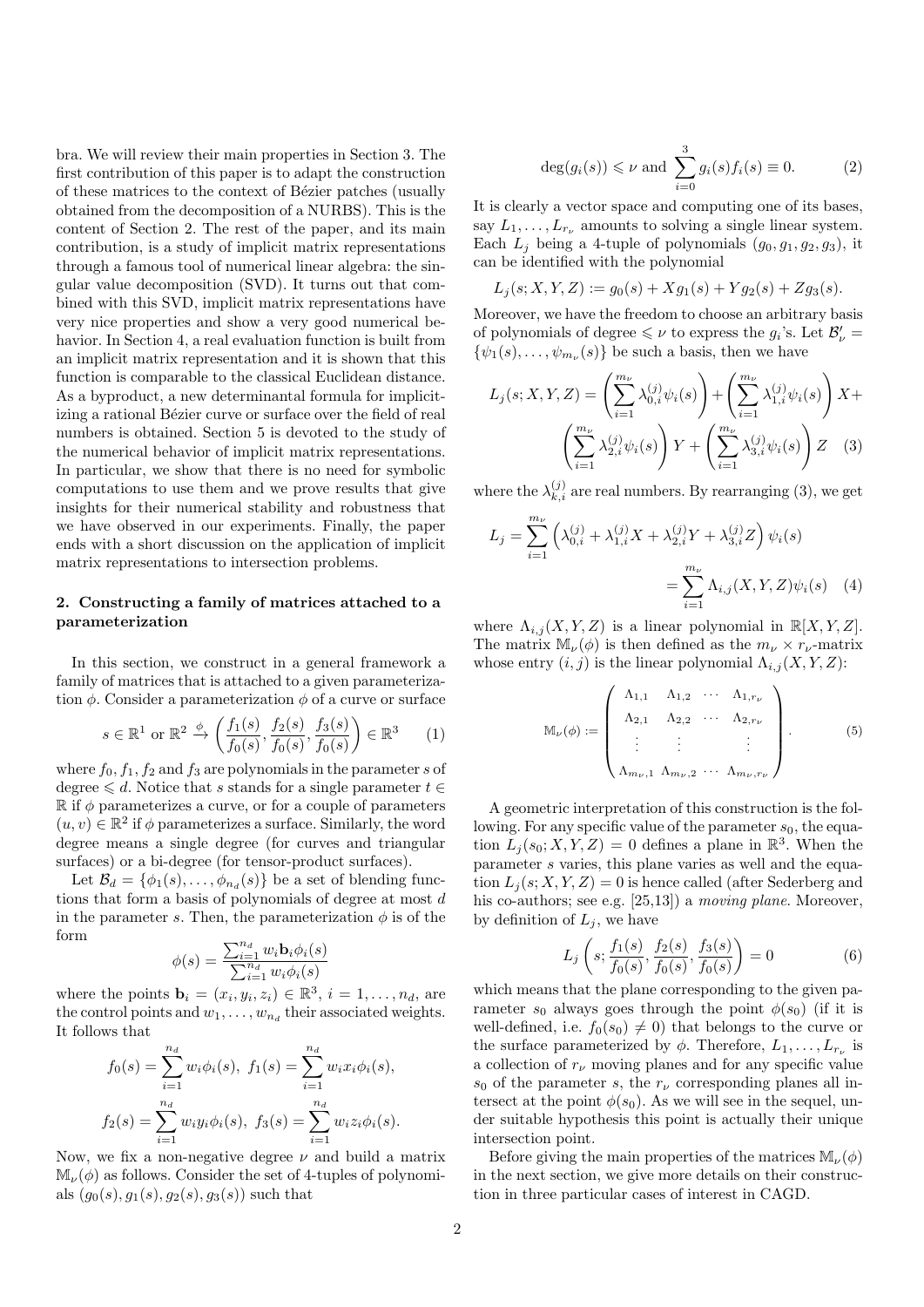#### 2.1. Rational Bézier curves

Assume that  $\phi$  parameterizes a rational Bézier curve. In this situation, the blending functions  $\mathcal{B}_d$  are given by the Bernstein polynomials

$$
B_i^d(t) = \binom{d}{i} t^i (1-t)^{d-i}, \ \ i = 0, \dots, d.
$$

Therefore, we have

$$
\phi: t \in \mathbb{R} \mapsto \frac{\sum_{i=0}^{d} w_i \mathbf{b}_i B_i^d(t)}{\sum_{i=0}^{d} w_i B_i^d(t)} = \left(\frac{f_1(t)}{f_0(t)}, \frac{f_2(t)}{f_0(t)}, \frac{f_3(t)}{f_0(t)}\right)
$$

where  $b_i = (x_i, y_i, z_i), i = 0, \ldots, d$  are the control points, and  $w_0, \ldots, w_d$  are their weights.

Now, we fix a degree  $\nu \geq 0$  and we seek 4-tuples of polynomials  $(g_0, g_1, g_2, g_3)$  satisfying (2) in the Bernstein basis, that is to say, we choose  $\mathcal{B}'_{\nu} = \{B_0^{\nu}(t), \ldots, B_{\nu}^{\nu}(t)\}\$  so that for all  $j = 0, \ldots, 3$ 

$$
g_j(t) = \sum_{i=0}^{\nu} \alpha_{j,i} B_i^{\nu}(t), \ \alpha_{j,i} \in \mathbb{R}.
$$
 (7)

For that purpose, we form a matrix  $\mathcal{S}_{\nu}$  as follows: the first column is filled with the coefficients of  $B_0^{\nu}(t) f_0(t)$  in the Bernstein basis  $\mathcal{B}_{\nu+d} = \{B_0^{\nu+d}(t), \ldots, B_{\nu+d}^{\nu+d}(t)\},\$  the second column with the coefficients of  $B_1^{\nu}(t) f_0(t)$  and so on until the column  $\nu + 1$  which is filled with the coefficients of  $B_{\nu}^{\nu}(t) f_0(t)$ . Then, we continue this way and add three other similar blocks of columns with the polynomials  $f_1(t)$ ,  $f_2(t)$ and  $f_3(t)$ . The matrix  $\mathbb{S}_{\nu}$  is hence a  $(d + \nu + 1) \times 4(\nu + 1)$ matrix that satisfies the equality of matrices

$$
\begin{aligned} \left[B_0^{\nu+d}(t) \ B_0^{\nu+d}(t) \ \cdots \ B_{\nu+d}^{\nu+d}(t) \right] \mathbb{S}_{\nu} &= \\ \left[B_0^{\nu}(t) f_0(t) \cdots B_{\nu}^{\nu}(t) f_0(t) \ B_0^{\nu}(t) f_1(t) \cdots B_{\nu}^{\nu}(t) f_3(t) \right]. \end{aligned}
$$

Notice that this matrix is easily filled with simple computations on control points. Indeed, for any polynomial  $f(t) =$  $\sum_{i=0}^{d} c_i B_i^d(t)$  and  $j = 0, \ldots, \nu$  we have

$$
B_j^{\nu}(t)f(t) = \sum_{i=0}^d \frac{\binom{\nu}{j}\binom{d}{i}}{\binom{d+\nu}{i+j}} c_i B_{i+j}^{d+\nu}(t).
$$

By definition of  $\mathbb{S}_{\nu}$ , any vector in its null space is of the form

$$
[\alpha_{0,0},\ldots,\alpha_{0,\nu},\alpha_{1,0},\ldots,\alpha_{1,\nu},\alpha_{2,0},\ldots,\alpha_{2,\nu},\alpha_{3,0},\ldots,\alpha_{3,\nu}]^T
$$

and yields a 4-tuple of polynomials (7) satisfying (2). Therefore, the null space of  $\mathbb{S}_{\nu}$  corresponds to a  $4(\nu+1) \times r_{\nu}$ matrix of the form

$$
\text{Null}(\mathbb{S}_{\nu}) = \begin{bmatrix} M_{\nu,0} \\ M_{\nu,1} \\ M_{\nu,2} \\ M_{\nu,3} \end{bmatrix}
$$
 (8)

where the block matrices  $M_{\nu,0}, M_{\nu,1}, M_{\nu,2}$  and  $M_{\nu,3}$  are of size  $(\nu + 1) \times r_{\nu}$ . By definition of  $M_{\nu}(\phi)$ , we have

$$
\mathbb{M}_{\nu}(\phi) = M_{\nu,0} + X M_{\nu,1} + Y M_{\nu,2} + Z M_{\nu,3}.
$$
 (9)

Example 1 As a simple illustration, consider the cubic curve with  $d = 3$ ,  $w_i = 1$  for all  $i = 0, \ldots, 3$  and  $\mathbf{b}_0 =$  $(0, 0, 0),$   $\mathbf{b}_1 = (1/3, 0, 0),$   $\mathbf{b}_2 = (2/3, 1/3, 0),$   $\mathbf{b}_3 = (1, 1, 1).$ Then, choosing  $\nu = 1$  the matrix  $\mathbb{S}_1$  is of size  $5 \times 8$  and the computation of its null space yields the matrix

$$
\mathbb{M}_1(\phi) = \begin{bmatrix} X + Y + Z & X + Y & X \\ -1 + Z & -1 + Y & -1 + X \end{bmatrix}.
$$

Taking  $\nu = 2$ ,  $\mathbb{S}_2$  is of size  $6 \times 12$  and  $\mathbb{M}_2(\phi)$  is equal to

$$
\begin{bmatrix} 2X + 2Y & -2X - Y & 2X + 2Y + 2Z & -3X - 2Y - Z & -X & 2X \\ -1 + Y & 1 & -1 + Z & 3/2 & 1/2 & X - 1 \\ 0 & -1 + Y & 0 & -1 + Z & X - 1 & 0 \end{bmatrix}.
$$

#### $2.2.$  Triangular rational Bézier surfaces

A triangular rational Bézier surface of degree  $d$  corresponds to a parameterization of the form

$$
\phi: (u, v) \in \mathbb{R}^2 \mapsto \frac{\sum_{i+j=0}^d w_{i,j} \mathbf{b}_{i,j} B_{i,j}^d(u, v)}{\sum_{i+j=0}^d w_{i,j} B_{i,j}^d(u, v)} = \left( \frac{f_1(u, v)}{f_0(u, v)}, \frac{f_2(u, v)}{f_0(u, v)}, \frac{f_3(u, v)}{f_0(u, v)} \right)
$$

where for all pairs of integers i, j such that  $0 \leq i + j \leq d$ ,  $b_{i,j} = (x_{i,j}, y_{i,j}, z_{i,j})$  is a control point,  $w_{i,j}$  its weight and

$$
B_{i,j}^d(u,v) = {d \choose i,j} u^i v^j (1-u-v)^{d-i-j}
$$
  
= 
$$
\frac{d!}{i!j!(d-i-j)!} u^i v^j (1-u-v)^{d-i-j}
$$

the corresponding Bernstein polynomial. We proceed similarly to the previous case of curves. We fix an integer  $\nu \geq 0$ and seek 4-tuples of polynomials  $(g_0, g_1, g_2, g_3)$  in the Bernstein basis

$$
\mathcal{B}'_{\nu} = \{B''_{0,0}(u,v), B''_{0,1}(u,v), B''_{0,2}(u,v) \dots, B''_{\nu,0}(u,v)\}:
$$
  

$$
g_j(u,v) = \sum_{\substack{i+j=0 \ i,j \ge 0}}^{\nu} \alpha_{j,i} B''_{i,j}(u,v), \ \alpha_{j,i} \in \mathbb{R}.
$$
 (10)

To compute them, we form the matrix  $\mathcal{S}_{\nu}$  whose columns are filled with the coefficients of

$$
B_{i,j}^\nu(u,v)f_k(t),\ 0\leqslant i+j\leqslant \nu,\ 0\leqslant i,j,\ k=0,1,2,3
$$

in the Bernstein basis

$$
\mathcal{B}_{\nu+d} = \left\{ B_{0,0}^{\nu+d}(u,v), B_{0,1}^{\nu+d}(u,v) \dots, B_{\nu+d,0}^{\nu+d}(u,v) \right\}.
$$

The matrix  $\mathbb{S}_{\nu}$  has hence  $\binom{d+\nu+2}{2}$  rows and  $4m_{\nu} = 4\binom{\nu+2}{2}$ columns and it satisfies the equality of matrices

$$
\[B^{\nu+d}_{0,0}(u,v) B^{\nu+d}_{0,1}(u,v) \cdots B^{\nu+d,0}_{\nu+d}(u,v)\] \mathbb{S}_{\nu} =\[B^{\nu}_{0,0}(u,v) f_0 \cdots B^{\nu}_{\nu,0}(u,v) f_0 B^{\nu}_{0,0}(u,v) f_1 \cdots B^{\nu}_{\nu,0}(u,v) f_3\].
$$

Notice that for any polynomial

$$
f(u, v) = \sum_{i+j=0}^{d} c_{i,j} B_{i,j}^{d}(u, v)
$$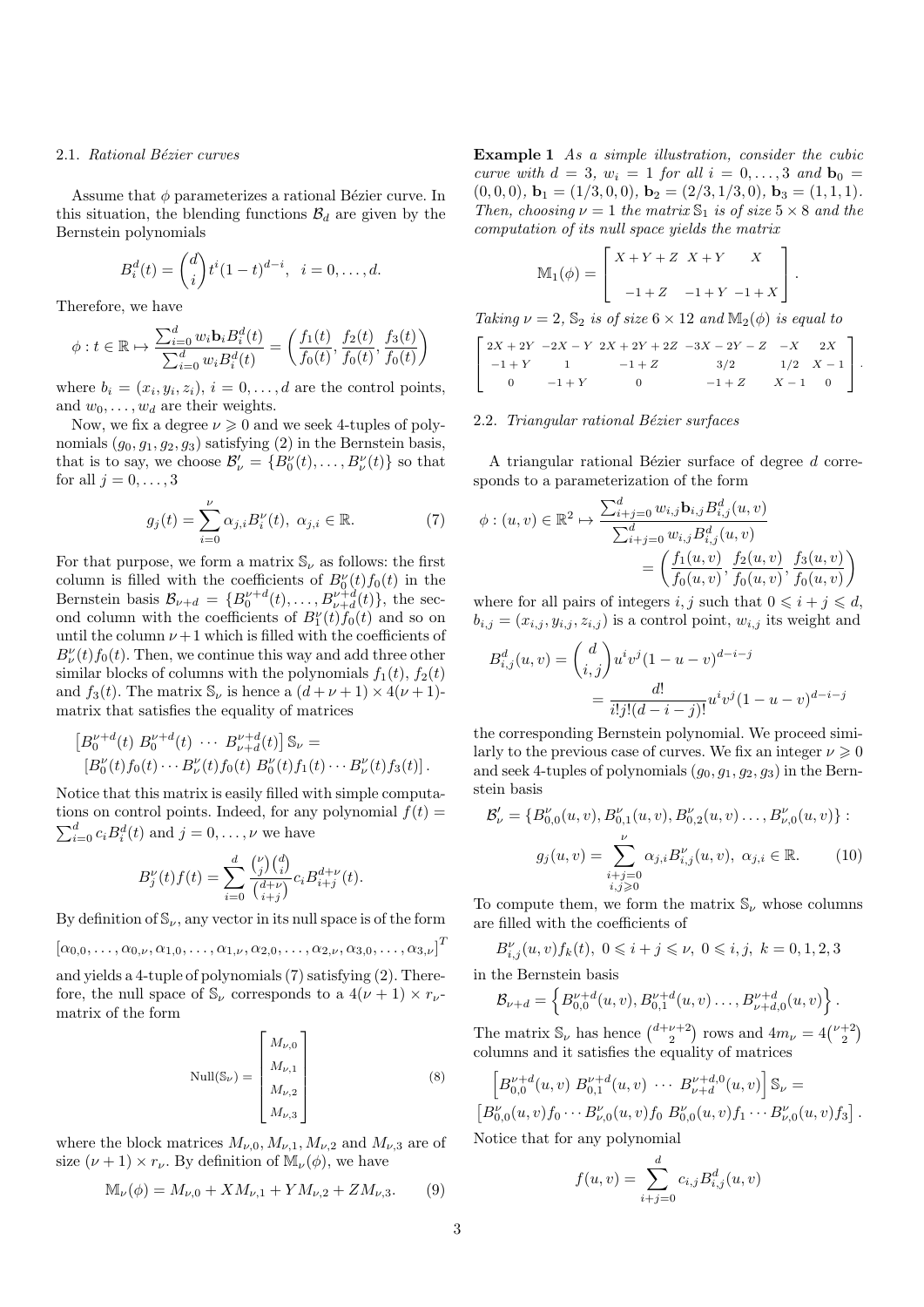and any pair of integers  $0 \leq k + l \leq \nu$ ,  $0 \leq k, l$  we have

$$
B_{k,l}^{\nu}(u,v)f(u,v) = \sum_{\substack{i+j=0 \ i,j \geq 0}}^{d} \frac{\binom{\nu}{k,l} \binom{d}{i,j}}{\binom{d+\nu}{i+k,j+l}} c_{i,j} B_{i+k,j+l}^{d+\nu}(u,v).
$$

So,  $\mathbb{S}_{\nu}$  can be filled by simple computations on the control points of the parameterization  $\phi$ . Now, by definition of  $\mathbb{S}_{\nu}$ the computation of its null space returns a  $4\binom{\nu+2}{2} \times r_{\nu}$ matrix of the form (8) where each matrix  $M_{\nu,i}$  is of size  $\binom{\nu+2}{2} \times r_{\nu}$ . Finally, we get

$$
\mathbb{M}_{\nu}(\phi) = M_{\nu,0} + X M_{\nu,1} + Y M_{\nu,2} + Z M_{\nu,3}.
$$

Example 2 As a simple illustration, we consider a parameterization of the unit sphere with  $d = 2$ ,  $w_{0,0} = 1$ ,  $w_{0,1} = 1, w_{0,2} = 2, w_{1,0} = 1, w_{1,1} = 1, w_{2,0} = 2, \mathbf{b}_{0,0} = 1$  $(1, 0, 0), \mathbf{b}_{0,1} = (1, 0, 1), \mathbf{b}_{0,2} = (0, 0, 1), \mathbf{b}_{1,0} = (1, 1, 0),$  $$ the 10  $\times$  12-matrix  $\mathbb{S}_{\nu}$  and find the matrix

$$
\mathbb{M}_1(\phi) = \begin{bmatrix} Y & 1 - X + Y + Z & -1 + X - Y & 0 \\ Y & -2X + 2Y & -1 + X - Y + Z & -Y \\ -1 - X + Y & -2X & 2X & Z \end{bmatrix}.
$$

## 2.3. Tensor-product rational Bézier surfaces

A tensor-product rational Bézier surface of bi-degree  $(d_1, d_2)$  corresponds to a parameterization of the form

$$
\phi: (u, v) \in \mathbb{R}^2 \mapsto \frac{\sum_{i=0}^{d_1} \sum_{j=0}^{d_2} w_{i,j} \mathbf{b}_{i,j} B_i^{d_1}(u) B_j^{d_2}(v)}{\sum_{i=0}^{d_1} \sum_{j=0}^{d_2} w_{i,j} B_i^{d_1}(u) B_j^{d_2}(v)}
$$

where the  $b_{i,j}$ 's are the control points and the  $w_{i,j}$ 's their weights. Here again, we proceed as in the previous cases. However, in this case the degree is actually a bi-degree, that is to say a pair of integers that corresponds to the degree in the variable  $u$  and the degree in the variable  $v$ . In the sequel, all the inequalities between these bi-degrees are understood component-wise.

So, let us fix a bi-degree  $\nu = (\nu_1, \nu_2)$  and seek 4-tuples of polynomials  $(g_0, g_1, g_2, g_3)$  in the tensor product Bernstein basis

$$
\mathcal{B}'_{\nu} = \{B_0^{\nu_1}(u)B_0^{\nu_2}(v), B_0^{\nu_1}(u)B_1^{\nu_2}(v), \dots, B_{\nu_1}^{\nu_1}(u)B_{\nu_2}^{\nu_2}(v)\}:
$$
  

$$
g_j(u,v) = \sum_{i=0}^{\nu_1} \sum_{j=0}^{\nu_2} \alpha_{j,i}B_i^{\nu_1}(u)B_j^{\nu_2}(v), \ \alpha_{j,i} \in \mathbb{R}.
$$
 (11)

Here again, we form the matrix  $\mathbb{S}_{\nu}$  whose columns are filled with the coefficients of  $B_i^{\nu_1}(u)B_j^{\nu_2}(v)f_k(u,v)$ , in the Bernstein basis

$$
\mathcal{B}_{\nu+d} = \{B_0^{\nu_1+d_1}(u)B_0^{\nu_2+d_2}(v),\ldots,B_{\nu_1+d_1}^{\nu_1+d_1}(u)B_{\nu_2+d_2}^{\nu_2+d_2}(v)\}.
$$

Hence the matrix  $\mathbb{S}_{\nu}$  has  $(\nu_1 + d_1 + 1)(\nu_2 + d_2 + 1)$  rows and  $4m_{\nu} = 4(\nu_1 + 1)(\nu_2 + 1)$  columns and it satisfies the equality of matrices

$$
\[B_0^{\nu_1+d_1}(u)B_0^{\nu_2+d_2}(v)\ \cdots\ B_{\nu_1+d_1}^{\nu_1+d_1}(u)B_{\nu_2+d_2}^{\nu_2+d_2}(v)\]S_\nu=\[B_0^{\nu_1}(u)B_0^{\nu_2}(v)f_0\cdots B_{\nu_1}^{\nu_1}(u)B_0^{\nu_2}(v)f_0\cdots B_{\nu_1}^{\nu_1}(u)B_{\nu_2}^{\nu_2}(v)f_3\] .
$$

Observe that for any polynomial

$$
f(u,v) = \sum_{i=0}^{d_1} \sum_{j=0}^{d_2} c_{i,j} B_i^{d_1}(u) B_j^{d_2}(v)
$$

and any pair of integers k, l such that  $0 \le k \le \nu_1$  and  $0 \le$  $l \leqslant \nu_2$ , we have

$$
B_k^{\nu_1}(u)B_l^{\nu_2}(v)f(u,v) =
$$
  

$$
\sum_{i=0}^{d_1} \sum_{j=0}^{d_2} \frac{\binom{\nu_1}{k} \binom{\nu_2}{l} \binom{d_1}{i} \binom{d_2}{j}}{\binom{\nu_1+\nu_2}{i+\nu_1} \binom{d_1+d_2}{j+\nu_1}} c_{i,j} B_{i+k}^{\nu_1+d_1}(u) B_{j+l}^{\nu_2+d_2}(v).
$$

The computation of the null space of  $\mathcal{S}_{\nu}$  returns a  $4(\nu_1 +$  $1)(\nu_2 + 1) \times r_{\nu}$ -matrix of the form (8) where each matrix  $M_{\nu,i}$  is of size  $(\nu_1+1)(\nu_2+1)\times r_{\nu}$ . As in the previous cases, we get

$$
\mathbb{M}_{\nu}(\phi) = M_{\nu,0} + X M_{\nu,1} + Y M_{\nu,2} + Z M_{\nu,3}.
$$

Example 3 As a simple illustration, we consider a parameterization of a tensor product surface of bi-degree  $(1, 2)$ , *i.e.* a ruled surface, with the following data:  $w_{0,0} = 1, w_{0,1} =$  $1, w_{0,2} = 2, w_{1,0} = 1, w_{1,1} = 1, w_{1,2} = 2, \mathbf{b}_{0,0} = (1,0,0),$  $\mathbf{b}_{0,1} = (1, 0, 1), \mathbf{b}_{0,2} = (0, 0, 1), \mathbf{b}_{1,0} = (1, 1, 0), \mathbf{b}_{1,1} =$  $(1, 1, 1),$   $\mathbf{b}_{1,2} = (0, 1, 0)$ . Choosing  $\nu = (1, 1)$ , the matrix  $\mathbb{S}_{(1,1)}$  is of size  $12 \times 16$  and we find the matrix

$$
\mathbb{M}_{1,1}(\phi) = \begin{bmatrix} -1+X & 1-X+Z & 0 & Y \\ -1+X+Z & -2X & Y & 0 \\ -1+X & 2-2X+Z & 0 & Y-1 \\ Z & -2X & Y-1 & 0 \end{bmatrix}.
$$

# 3. Definition and main properties of implicit matrix representations

The family of matrices we have built in the previous section is particularly interesting because these matrices can be seen as implicit representations of a parameterized curve or surface, if the degree  $\nu$  is not too small. In this section, we describe their main properties. Notice that most of them have been already proved in a more general setting using technics from algebraic geometry and commutative algebra (see [10,9,6,4]).

Hereafter, we take again the notation of Section 2:  $\phi$ denotes the parameterization (1) of a curve or a surface and  $\mathbb{M}_{\nu}(\phi)$  (or  $\mathbb{M}_{\nu}$  for short),  $\nu \geq 0$ , its associated family of matrices.

#### 3.1. Evaluation is linear

By construction, the entries of the matrices  $\mathbb{M}_{\nu}$ ,  $\nu \geq 0$ , are linear polynomials in  $\mathbb{R}[X, Y, Z]$ . Actually, these matrices are pencil of matrices, that is to say that there exist four matrices  $M_{\nu,i}$ ,  $i = 0, \ldots, 3$ , whose entries are real numbers and such that (see (9))

$$
\mathbb{M}_{\nu}(X, Y, Z) = M_{\nu,0} + X M_{\nu,1} + Y M_{\nu,2} + Z M_{\nu,3}.
$$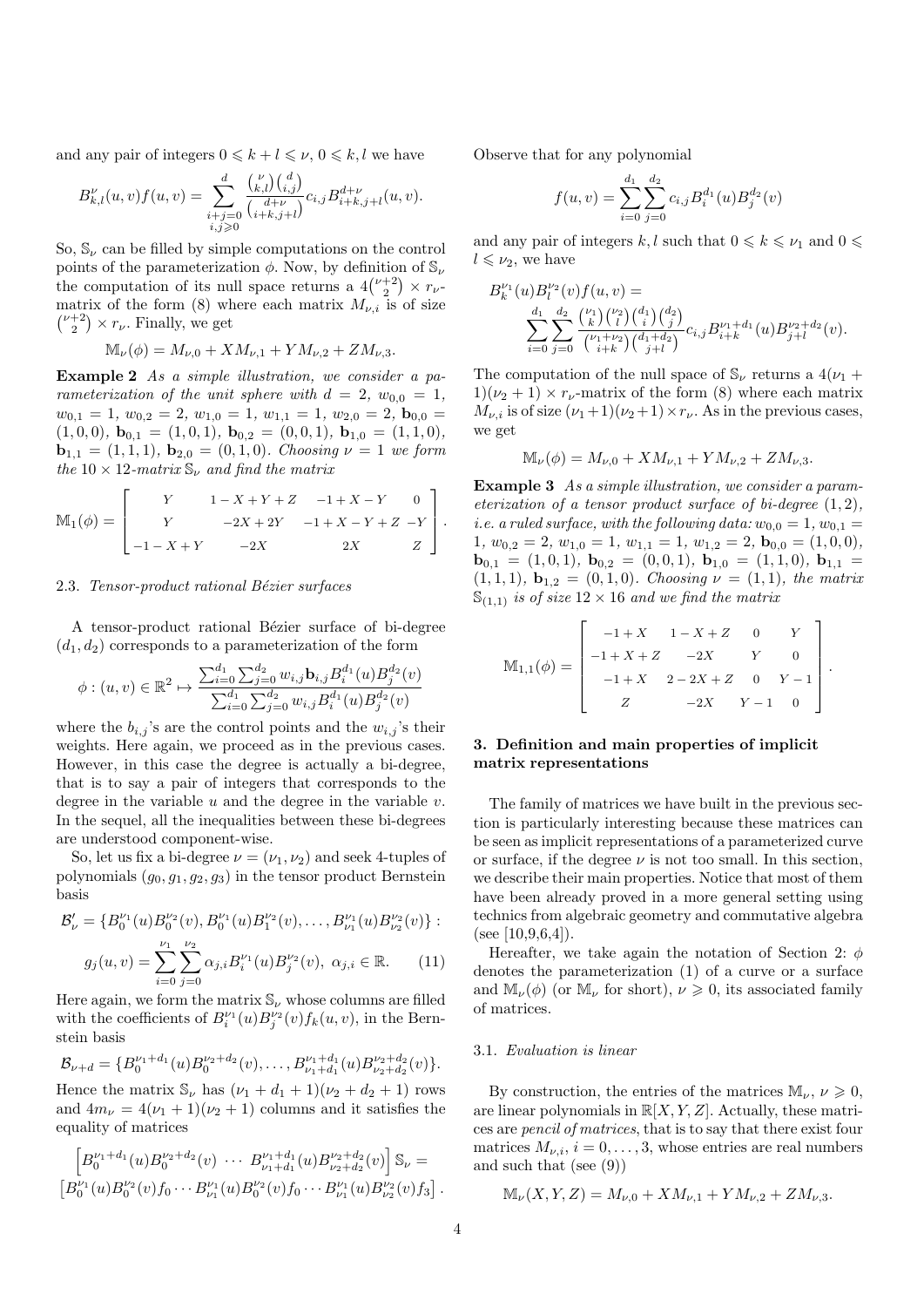It follows that the matrix  $\mathbb{M}_{\nu} = \mathbb{M}_{\nu}(X, Y, Z)$  can be evaluated at any point  $P \in \mathbb{R}^3$  and that this evaluation is very simple since it corresponds to a linear combination of four matrices. In the sequel, we will denote it by  $\mathbb{M}_{\nu}(\phi)(P)$ , or simply  $\mathbb{M}_{\nu}(P)$  if there is no possible confusion.

## 3.2. The drop-of-rank property

Let  $P \in \mathbb{R}^3$  be a point such that  $P = \phi(s_0)$  for some parameter value  $s_0$ . By construction of  $\mathbb{M}_{\nu}$ , (6) holds and we hence get

$$
[\psi_1(s_0) \cdots \psi_{m_{\nu}}(s_0)] \times M_{\nu}(P)
$$
  
=  $[L_1(s_0; P) \cdots L_{r_{\nu}}(s_0; P)] = [0 \cdots 0].$  (12)

Therefore, it is clear that a non trivial linear combination between the rows of  $\mathbb{M}_{\nu}$  appears after evaluation at a point P that belongs to the image of  $\phi$  (the blending functions  $\psi_i$ 's do not all vanish simultaneously). It turns out that there exists a "critical degree"  $\nu_0$  such that, for all matrices  $\mathbb{M}_{\nu}$  with  $\nu \geq \nu_0$ , the above property characterizes the points  $P$  belonging to the (algebraic) closure of the image of  $\phi$ . For simplicity of presentation, from now on we will denote the image of  $\phi$  by Im( $\phi$ ) and its closure by  $\overline{\text{Im}}(\phi)$ .

To be more precise, we first give explicit values of this critical degree integer  $\nu_0$  in each of the three cases treated in Section 2:

- §2.1 : if  $\phi$  parameterizes a rational Bézier curve of degree  $d \geqslant 1$  then  $\nu_0 := d - 1$ .
- §2.2 : if  $\phi$  parameterizes a triangular rational Bézier surface then  $\nu_0 := 2(d - 1)$ .
- §2.3 : if  $\phi$  parameterizes a tensor-product rational Bézier surface then  $\nu_0 := (2d_1 - 1, d_2 - 1)$  (or by symmetry  $\nu_0 = (d_1 - 1, 2d_2 - 1).$

Recall that the integers  $r_{\nu}$  and  $m_{\nu}$  denote the number of columns and rows, respectively, of the matrix  $\mathbb{M}_{\nu}$  for all  $\nu \geq 0$  (see (5)).

**Fact 1** For all degrees  $\nu \geq \nu_0$  we have  $r_{\nu} \geq m_{\nu}$ , i.e. the matrices  $\mathbb{M}_{\nu}$  have more columns than rows. In particular, rank $(\mathbb{M}_{\nu}(P)) \leqslant m_{\nu}$  for all points  $P \in \mathbb{R}^3$ .

**Fact 2** For all degrees  $\nu \ge \nu_0$  and all points  $P \in \mathbb{R}^3$ , rank $(\mathbb{M}_{\nu}(P)) < m_{\nu}$  if and only if  $P \in \overline{\text{Im}}(\phi)$ .

The above properties show that for all  $\nu \geq \nu_0$  the matrices  $\mathbb{M}_{\nu}(\phi)$  can be used as implicit representations of the parameterization  $\phi$ . Compared to the more classical implicit representations in the form of polynomial equations in the variables  $X, Y, Z$ , they are much more easy to compute and they allow us to treat both parameterized curves and surfaces in the same way.

**Definition 1** For all  $\nu \ge \nu_0$ , the matrices  $\mathbb{M}_{\nu}(\phi)$  are called implicit matrix representations (M-rep for short) of the parameterization  $\phi$  in degree  $\nu$ .

The proofs of Fact 1 and Fact 2 can be found in [10], [6] and [4] for the cases of rational curves  $(\S 2.1)$ , triangular  $(\S2.2)$  and tensor-product  $(\S2.3)$  rational surfaces respectively. They are independent of any choice of basis (i.e. choices for  $\mathcal{B}'_{\nu}$  and  $\mathcal{B}_{\nu+d}$ ).

Notice that a subtle hypothesis on the parameterization  $\phi$  is necessary, namely that the base points (i.e. the common roots of  $f_0, f_1, f_2, f_3$  in the parameter space, including at infinity) have to be locally defined by at most two equations (what is assumed here for the sake of simplicity). If this is not the case, then one has to deal with some extraneous hyperplanes that appear in addition to  $\overline{\text{Im}}(\phi)$ , but this is not a problem because these hyperplanes are well understood (see [7] for more details).

Notice also that the values given above for the critical degree  $\nu_0$  can be improved in some cases. For instance, for rational curves  $\nu_0$  can be decreased by the smallest degree v such that there exists a non trivial 4-tuple  $(q_0, q_1, q_2, q_3)$ satisfying  $(2)$ , so at least by 1 if the curve is not a line (see [10]). For the case of triangular rational surfaces,  $\nu_0$ can be decreased by the smallest degree of a curve in the parameter space going through all the base points, which is at least 1 if there exist base points (see [6]). However, all these improved values depend on particular geometric features of the parameterization  $\phi$  and are hence not stable under numerical perturbations. This is why we emphasized the smallest values of the critical degree that only depend on the degree of the  $f_i$ 's and that are hence numerically stable.

Example 4 Coming back to the examples given in Section 2, we see that  $\mathbb{M}_{\nu}$  is an M-rep for all  $\nu \geqslant \nu_0 = 2$  in Example 1, but  $\mathbb{M}_1$  is actually also an M-rep because this curve is not a line.

In Example 2,  $\mathbb{M}_{\nu}$  is an M-rep of the sphere for all  $\nu \geq$  $\nu_0 = 2$ , but  $\mathbb{M}_1$  is also an M-rep because the two cyclic points are base points.

In Example 3, the matrix  $\mathbb{M}_{(\nu_1,\nu_2)}$  is an M-rep for all  $(\nu_1, \nu_2) \geqslant (1, 1)$  (or  $\geqslant (0, 3)$ ). Notice that  $\mathbb{M}_{(1,1)}$  is a square matrix, so a polynomial implicit equation of the ruled surface can be obtained by computing its determinant. A similar property holds for  $\mathbb{M}_{0,3}$ .

Finally, although we choose to work in the affine space  $\mathbb{R}^3$ , there is no hidden difficulty at infinity. Indeed, denoting by  $(W : X : Y : Z)$  the homogeneous coordinates of the projective space  $\mathbb{P}^3(\mathbb{R})$  (with the convention  $(1: X: Y: Y)$  $Z = (X, Y, Z)$  in  $\mathbb{R}^3$ , the pencil of matrices

$$
WM_{\nu,0} + XM_{\nu,1} + YM_{\nu,2} + ZM_{\nu,3}
$$

have the properties stated above in  $\mathbb{P}^3(\mathbb{R})$  and hence it provides an implicit matrix representation of the closure of the image of  $\phi$  in  $\mathbb{P}^3(\mathbb{R})$ . Actually, one can even replace the field of real numbers by any other field (including the field of complex numbers) and the above properties, as well as the construction of  $\mathbb{M}_{\nu}$ , still hold.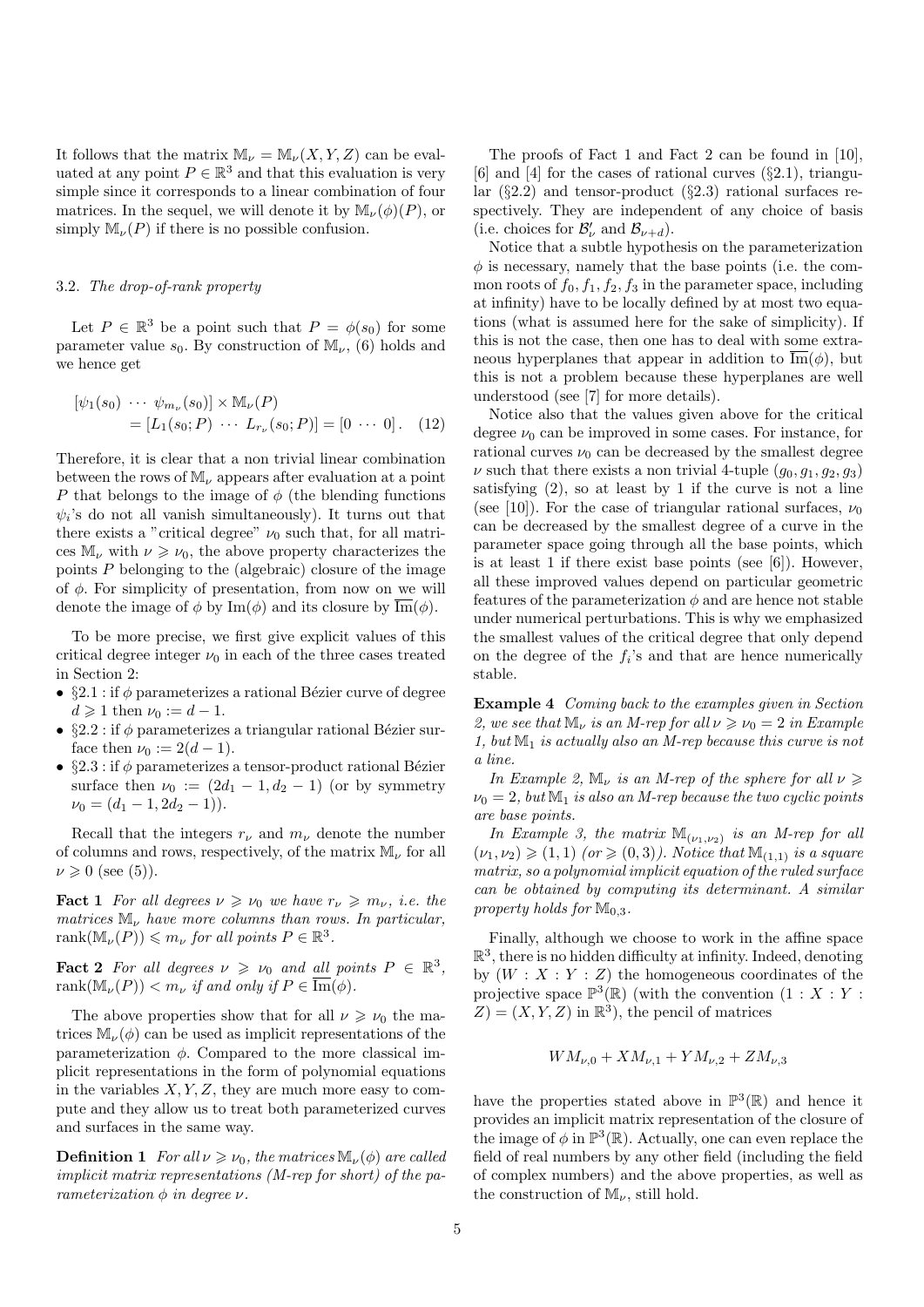#### 3.3. The inversion property

Let  $P \in \mathbb{R}^3$  be a point such that  $P = \phi(s_0)$  for some parameter value  $s_0$ . For any M-rep M<sub>y</sub> of the parameterization  $\phi$ , we have seen that the equality (12) holds so that the vector

$$
\left[\psi_1(s_0)\ \cdots\ \psi_{m_\nu}(s_0)\right]^T\tag{13}
$$

belongs to the null space of  $\mathbb{M}_{\nu}(P)^{T}$  (the notation  $-^{T}$ stands for the matrix transpose).

**Fact 3** If  $P \in \mathbb{R}^3$  is a point such that P has a unique (counted properly) pre-image by  $\phi$ , then the dimension of the null space of  $\mathbb{M}_{\nu}(P)^{T}$  is one.

This property shows that an M-rep allows us to invert a point  $P = \phi(s_0)$  on the curve or surface parameterized by  $\phi$ if  $\phi$  is proper and P does not belong to the self-intersection locus (notice that if  $\phi$  is not proper or if P belongs to the self-intersection locus, then inversion is not well-defined). Indeed, the computation of the null space of  $\mathbb{M}_{\nu}(P)^{T}$  provides a single vector  $[v_1 \cdots v_{m_{\nu}}]^T$  which is proportional to the vector (13). From here, the parameter  $s_0$  can be extracted without any difficulty. For instance, if  $\phi$  parameterizes a rational Bézier curve  $(\S 2.1)$ , then looking at the ratio (but other ratios can be used as well)

$$
(v_1 : v_2) = (B_0^d(s_0) : B_1^d(s_0)) = (1 - s_0 : ds_0)
$$

we deduce that  $s_0 = v_2/(dv_1 + v_2)$  (notice that the denominator can never vanish). If  $\phi$  parameterizes a triangular  $(\S2.2)$  or a tensor-product  $(\S2.3)$  rational Bézier surface, we can proceed similarly and the computation of two ratios yields the two coordinates of the pre-image of P.

With an M-rep, it is hence possible to handle at the same time a non-singular point  $P \in \text{Im}(\phi)$  and its pre-image through a simple null space computation. This property can be very useful in many circumstances, as for instance for splitting a curve at a point in space, or for dealing with trimmed surfaces.

To simplify our notation, in the sequel we will denote by the corank of a given matrix  $M$  the difference between its number of rows and its rank. Equivalently,  $\mathrm{corank}(M)$  is equal to the dimension of the left null space of M.

## 3.4. Pre-images and the drop-of-rank property

Let  $\mathbb{M}_{\nu}$  be an M-rep of a parameterization  $\phi$  and let P be a point in  $\mathbb{R}^3$ . We have seen (see Fact 1 and Fact 2) that corank( $\mathbb{M}_{\nu}(P)$ ) = 0 if and only if  $P \notin \overline{\mathrm{Im}}(\phi)$ . Moreover, in Fact 3 we stated that corank $(\mathbb{M}_{\nu}(P)) = 1$  if P is a nonsingular point of the closure of the image of  $\phi$ . It turns out that some even finer geometric properties of  $\phi$  can be extracted from an M-rep. For the sake of completeness, we briefly mention them.

Denote by  $\phi^{-1}(P)$  the algebraic set of all the pre-images of P by  $\phi$  in the parameter space over the field of complex numbers. Thus, if  $P \notin \overline{\mathrm{Im}}(\phi)$  then  $\phi^{-1}(P)$  is empty. Oth-

erwise,  $\phi^{-1}(P)$  can be either a finite set or an infinite set of points. If  $\phi^{-1}(P)$  is finite, which is for instance always the case if  $\phi$  parameterizes a rational curve, then we denote by  $N_P$  its cardinal number, counted properly with multiplicities. If  $\phi^{-1}(P)$  is infinite, which can only occur if  $\phi$  parameterizes a surface, then it can be decomposed into the union of an algebraic plane curve and a finite set of points; we denote by  $D_P$  the degree of the curve.

The proof of the following result is beyond the scope of this paper and can be found in [5].

**Fact 4** Let P be a point in  $\mathbb{R}^3$  and  $\mathbb{M}_{\nu}$  be an M-rep of  $\phi$ . • If  $\phi^{-1}(P)$  is finite, then for all  $\nu \geqslant \nu_0$ 

$$
corank(\mathbb{M}_{\nu}(P)) = N_P.
$$

• If  $\phi^{-1}(P)$  is infinite, then for all  $\nu \geqslant \nu_0$ 

 $\mathrm{corank}(\mathbb{M}_{\nu}(P)) = D_P.\nu + C_P$ 

Two comments are in order about this fact. First, if  $\phi$  parameterizes tensor-product rational Bézier surface  $(\S2.3)$ ,  $D_P$  is a bi-degree, say  $D_P = (D_1, D_2)$ , and  $D_P \nu$  is the "scalar product"  $D_1.\nu_1 + D_2.\nu_2$  where  $\nu = (\nu_1, \nu_2)$ . Second, mention that the quantity  $C_P$  has a geometric meaning. It gathers informations about the genus of the curve component of  $\phi^{-1}(P)$  and the cardinal number of the remaining finite part, counted properly with multiplicity. In algebraic geometry, the linear polynomial  $D_P \nu + C_P$  is actually known as the Hilbert polynomial of  $\phi^{-1}(P)$  (see e.g. [14, Chapter 6, §4]).

A direct consequence of Fact 4 is that the comparison of the corank of two or three successive M-reps ( $\mathbb{M}_{\nu}$  and  $\mathbb{M}_{\nu+1}$ for a triangular surface and  $\mathbb{M}_{\nu}$ ,  $\mathbb{M}_{\nu+(0,1)}$ ,  $\mathbb{M}_{\nu+(1,0)}$  for a tensor-product surface) allows us to determine if  $\phi^{-1}(\phi)$  is finite or infinite and at the same time to determine  $N_P$  or  $D_P$ . Another interesting observation is that small drop of rank can only arises at points P such that  $\phi^{-1}(P)$  is finite. We refer the reader to [5] for more details.

# 4. Evaluating M-reps through singular values

In this section, we will define a real evaluation function of an M-rep  $M_{\nu}$  at a given point P by means of the singular values of the matrix  $\mathbb{M}_{\nu}(P)$ . For any point  $P \in \mathbb{R}^3$ , we will hence get a real number denoted  $\delta_{\mathbb{M}_{\nu}}(P) \in \mathbb{R}$ . We will show that this real evaluation function behaves like a classical Euclidean distance function. As a byproduct, we will also get a new determinantal formula for implicitizing a curve or surface over the real numbers. We begin with a quick review of the SVD.

# 4.1. The singular value decomposition

Let  $A \in \mathbb{R}^{m \times r}$  be a real matrix and assume for ease of presentation that  $m \leq r$  (if  $m > r$  then simply apply what follows to  $A<sup>T</sup>$ ). The singular value decomposition (SVD) of A is a decomposition of the form  $A = U\Sigma V^T$  where  $U =$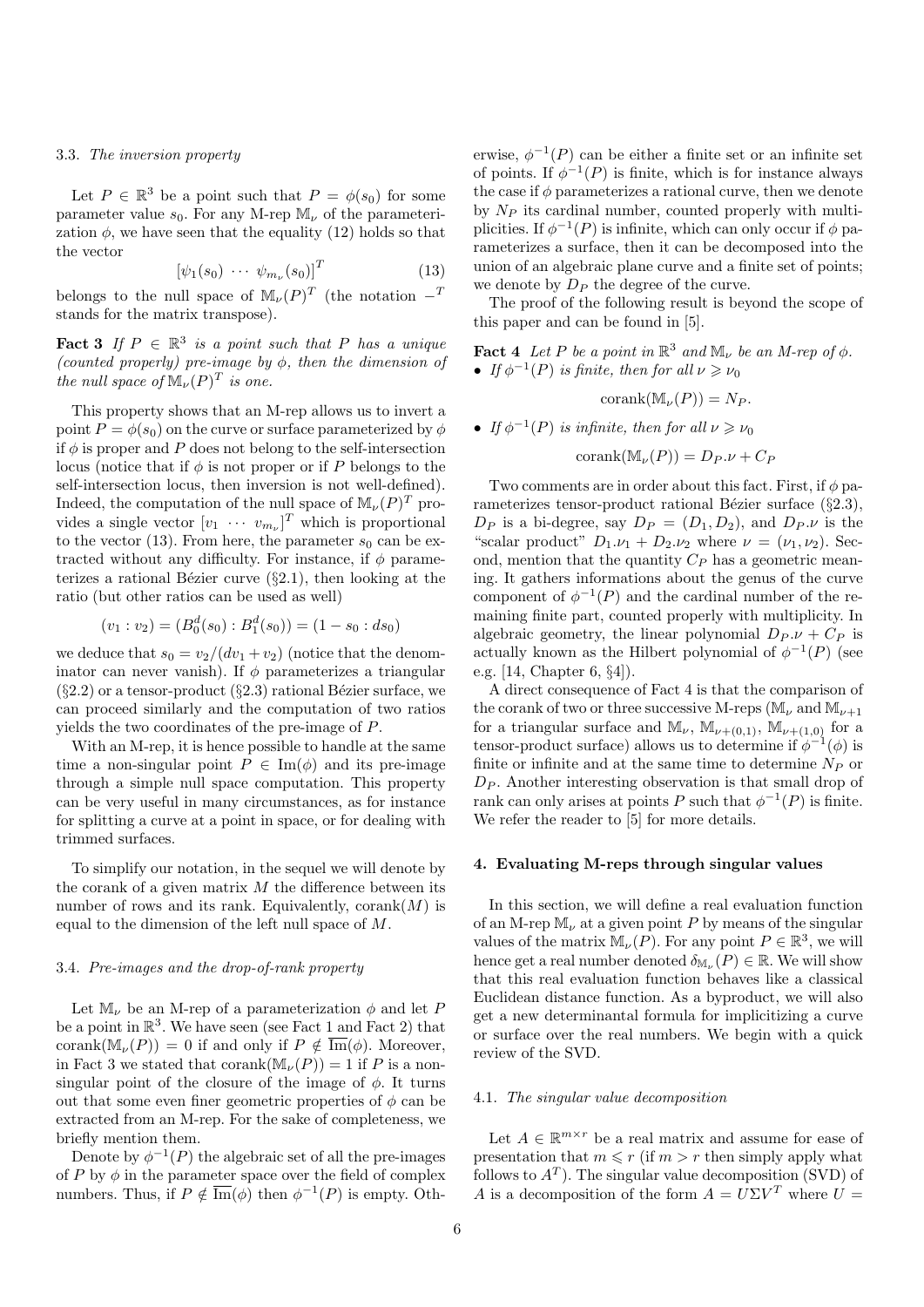$[u_1, \ldots, u_m] \in \mathbb{R}^{m \times m}$  and  $V = [v_1, \ldots, v_r] \in \mathbb{R}^{r \times r}$  are real orthogonal matrices and the matrix

$$
\Sigma = \begin{bmatrix} \sigma_1 & 0 & \cdots & 0 & 0 & \cdots & 0 \\ 0 & \sigma_2 & \ddots & \vdots & \vdots & \vdots \\ \vdots & \ddots & \ddots & 0 & 0 & \cdots & 0 \\ 0 & \cdots & 0 & \sigma_m & 0 & \cdots & 0 \end{bmatrix} \in \mathbb{R}^{m \times r}
$$

has nonnegative diagonal elements appearing in the conventional decreasing order

$$
\sigma_1 \geqslant \sigma_2 \geqslant \cdots \geqslant \sigma_m \geqslant 0.
$$

The numbers  $\sigma_i$ , also denoted  $\sigma_i(A)$ , are called the singular values of A while the vectors  $u_i$  and  $v_i$  are called the left and right singular vectors of A, respectively. Notice that the singular values of A are precisely the lengths of the semi-axes of the ellipsoidal image of the unit sphere under the mapping  $x \to Ax$ . We refer the reader to [17, §2.5.3] for the proof of the existence of the SVD.

The most important property of the SVD for our purposes is that it is a powerful tool for deciding the rank of a matrix. We will come back to this in the next section when dealing with numerical computations. For now, we will only need the following elementary property:

$$
rank(A) = max{i : \sigma_i(A) \neq 0}.
$$
 (14)

# 4.2. Real evaluation function of an M-rep

Consider a parameterization  $\phi$  of a curve or surface as in (1) and let  $\mathbb{M}_{\nu}$  be an M-rep of  $\phi$ . Recall from Section 2 that the matrix  $M_{\nu}$  has  $m_{\nu}$  rows and  $r_{\nu}$  columns.

**Definition 2** For any point P in  $\mathbb{R}^3$ , the real evaluation function of  $\mathbb{M}_{\nu}$  at P is defined by

$$
\delta_{\mathbb{M}_{\nu}} : \mathbb{R}^3 \to \mathbb{R}_{\geqslant 0} := \{ x \in \mathbb{R} : x \geqslant 0 \}
$$

$$
P \mapsto \delta_{\mathbb{M}_{\nu}}(P) := \prod_{i=1}^{m_{\nu}} \sigma_i(\mathbb{M}_{\nu}(P))
$$

where  $\sigma_i(\mathbb{M}_{\nu}(P))$  are the singular values of the matrix  $\mathbb{M}_{\nu}(P) \in \mathbb{R}^{m_{\nu} \times r_{\nu}}$ .

For any point  $P, \delta_{\mathbb{M}_{\nu}}(P) \geq 0$  and Fact 2 and (14) imply that

$$
\delta_{\mathbb{M}_{\nu}}(P) = 0 \Leftrightarrow P \in \overline{\text{Im}}(\phi). \tag{15}
$$

Therefore, the function  $\delta_{\mathbb{M}_{\nu}}(P)$  can be seen as a sort of distance function of the point P to  $\overline{\mathrm{Im}}(\phi)$  (i.e. the curve or surface parameterized by  $\phi$ ). This is similar to the algebraic distance function obtained by returning the absolute value of the evaluation of an implicit polynomial equation  $F(X, Y, Z) = 0$  of a parameterized surface:  $|F(P)| = 0$  if and only if P belongs to the surface.

It turns out that the evaluation function  $\delta_{\mathbb{M}\nu}(P)$  can actually be compared with the usual Euclidean distance function of P to  $\overline{\text{Im}}(\phi) \subset \mathbb{R}^3$ . To start, we first show that the square of  $\delta_{\mathbb{M}\nu}$  is an algebraic function and point out an interesting consequence.

# 4.3. A real implicit polynomial equation of parameterized curves and surfaces

Let  $\mathbb{M}_{\nu}$  be an M-rep of the parameterization  $\phi$  and P a point in  $\mathbb{R}^3$ . From the SVD of  $\mathbb{M}_{\nu}$  and the definition of  $\delta_{\mathbb{M}_{\nu}}(P)$ , we get

$$
\delta_{\mathbb{M}_{\nu}}(P)^2 = \prod_{i=1}^{m_{\nu}} \sigma_i(\mathbb{M}_{\nu}(P))^2 = \det(\mathbb{M}_{\nu}(P)\mathbb{M}_{\nu}(P)^T).
$$

Since the entries of  $\mathbb{M}_{\nu}$  are linear polynomials in  $\mathbb{R}[X, Y, Z]$ , we deduce that  $\delta_{\mathbb{M}_{\nu}}(P)^2$  is a polynomial function of P. Therefore, we define the polynomial

$$
\Delta_{\mathbb{M}_{\nu}}(X, Y, Z) := \det(\mathbb{M}_{\nu}\mathbb{M}_{\nu}^{T}) \in \mathbb{R}[X, Y, Z].
$$

For any  $P \in \mathbb{R}^3$  we have  $\Delta_{\mathbb{M}_\nu}(P) = \delta_{\mathbb{M}_\nu}(P)^2$ .

Theorem 1 The real algebraic set

$$
\{(x,y,z)\in\mathbb{R}^3:\Delta_{\mathbb{M}_\nu}(x,y,z)=0\}\subset\mathbb{R}^3
$$

is equal to Im( $\phi$ ). In other words,  $\Delta_{\mathbb{M}_{\nu}}(X, Y, Z)$  is a real implicit equation of the curve or surface parameterized by  $\phi$ .

Proof. It is a direct consequence of the definition of the polynomial  $\Delta_{\mathbb{M}_{\nu}}$  and (15). Another way to see this result is to apply the Binet-Cauchy formula for expanding the determinant of the product  $\mathbb{M}_{\nu} \mathbb{M}^T_{\nu}$ . Indeed, this formula yields

$$
\det(\mathbb{M}_{\nu}\mathbb{M}_{\nu}^{T}) = \sum_{1 \leq i_1 < i_2 < \cdots < i_{m_{\nu}} \leq r_{\nu}} \left( [\mathbb{M}_{\nu}]_{i_1, i_2, \ldots, i_{m_{\nu}}} \right)^2 \tag{16}
$$

where  $[\mathbb{M}_{\nu}]_{i_1,i_2,...,i_{m_{\nu}}}(X,Y,Z)$  is the minor of  $\mathbb{M}_{\nu}$  corresponding to the columns  $i_1, i_2, \ldots, i_{m_{\nu}}$ . Then, the conclusion follows from Fact 2.  $\Box$ 

The matrix  $\mathbb{M}_{\nu}\mathbb{M}^T_{\nu}$  is a symmetric square matrix of size  $m_{\nu}$  and its entries are quadratic polynomials in  $\mathbb{R}[X, Y, Z].$ Its determinant  $\Delta_{\mathbb{M}\nu}$  is hence a degree 2m polynomial and it is moreover a sum of squares by (16). Looking more precisely at the three cases detailed in Section 2 with  $\nu = \nu_0$ , we get:

- §2.1: if  $\phi$  parameterizes a rational Bézier curve of degree d then  $m_{\nu_0} = \nu_0 + 1 = d$ ,  $\mathbb{M}_{\nu} \mathbb{M}_{\nu}^T$  is of size d and  $\Delta_{\mathbb{M}_{\nu}}$  is a polynomial of degree 2d.
- §2.2: if  $\phi$  parameterizes a triangular rational Bézier surface of degree d then  $m_{\nu_0} = d(2d-1)$  and  $\Delta_{\mathbb{M}_\nu}$  is a polynomial of degree  $2d(2d-1)$ .
- §2.3: if  $\phi$  parameterizes a tensor-product rational Bézier surface of bi-degree  $(d_1, d_2)$  then  $m_{\nu_0} = 2d_1d_2$  and  $\Delta_{\mathbb{M}_{\nu}}$ is a polynomial of degree  $4d_1d_2$ .

Theorem 1 shows that implicit matrix representations allow us to produce square matrices whose determinant is an implicit polynomial equation for a parameterized curve or surface over the real numbers. In general, this equation is not of the lowest possible degree, see e.g. Example 5. Notice too that Theorem 1 can be extended to the field of complex numbers by taking the Hermitian matrix transpose instead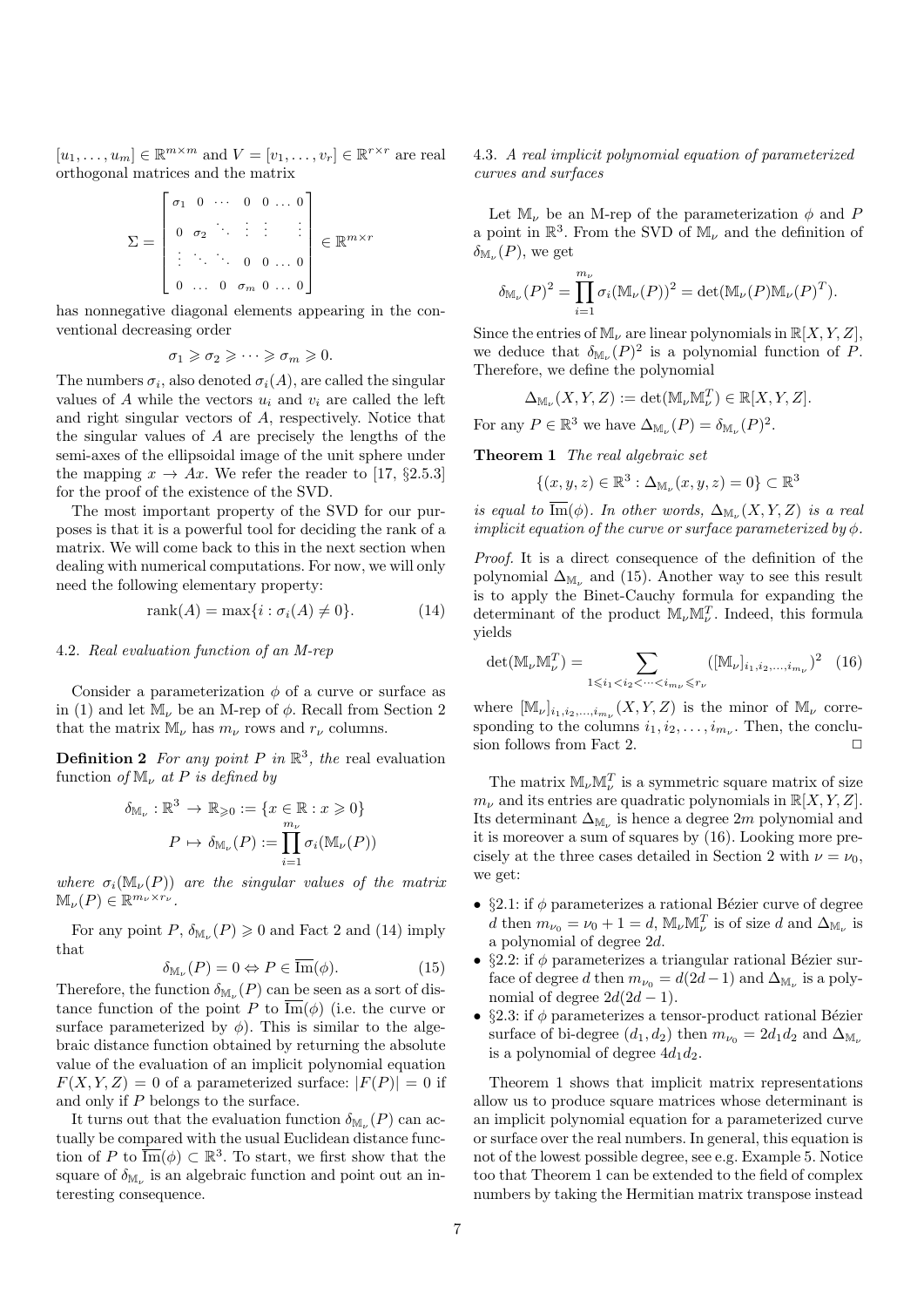of the simple matrix transpose (the Hermitian transpose of a complex matrix is obtained by taking its transpose and then by taking the complex conjugate of each entry).

Example 5 Taking again Example 2, the computation of the product  $\mathbb{M}_1 \mathbb{M}_1^T$  yields a  $3 \times 3$ -matrix which is symmetric and has quadratic entries in  $\mathbb{R}[X, Y, Z]$ . Its determinant  $\Delta_{\mathbb{M}_{1}}(X,Y,Z)$  is equal to

$$
((X - Y + 1)^{2} + 2Y^{2} + Z^{2}) \times (X^{2} + Y^{2} + Z^{2} - 1)^{2}.
$$

The right factor is the usual implicit equation of the sphere. The left factor vanishes over the real numbers only at the point  $(X, Y, Z) = (-1, 0, 0)$  which belongs to the sphere.

# 4.4. Comparison with the Euclidean distance function

In the field of real algebraic geometry, the Lojasiewicz inequality is a classical result that gives information concerning the relative rate of growth of two continuous semialgebraic functions (see for instance [3]). In our context, it can be used to compare the growth of the evaluation function given in Definition 2 with the one of the usual Euclidean distance between P and  $\text{Im}(\phi)$ . This latter will be denoted by

$$
d(P,\overline{\mathrm{Im}}(\phi)) := \min\{\|P - Q\|_2 : Q \in \overline{\mathrm{Im}}(\phi)\}.
$$

**Theorem 2** Let  $K \subset \mathbb{R}^3$  be a compact semialgebraic set. Then there exist two positive integers  $n_1$ ,  $n_2$  and two positive real numbers  $c_1, c_2$  such that

$$
\forall P \in K \quad d(P, \overline{\mathrm{Im}}(\phi))^{n_1} \leqslant c_1.\delta_{\mathbb{M}_\nu}(P)
$$

and

$$
\forall P \in K \quad \delta_{\mathbb{M}_{\nu}}(P)^{n_2} \leqslant c_2.d(P, \overline{\mathrm{Im}}(\phi)).
$$

*Proof.* Both functions  $\delta_{\mathbb{M}_{\nu}}$  and  $d(-, \text{Im}(\phi))$  are continuous, and they are also semialgebraic as they are the square roots of positive algebraic functions. Moreover, the zero locus of these two functions are equal:

$$
\{P \in \mathbb{R}^3 : d(P, \overline{\text{Im}}(\phi)) = 0\}
$$
  
= 
$$
\{P \in \mathbb{R}^3 : \delta_{\mathbb{M}_\nu}(P) = 0\} = \overline{\text{Im}}(\phi).
$$

It follows that, after restriction to the compact semialgebraic set  $K$ , all the hypothesis for applying Lojasiewicz inequality are fulfilled (see [3, §6]) and we thus get the two inequalities stated in this theorem.  $\Box$ 

This result shows that the evaluation function  $\delta_{\mathbb{M}_{\nu}}$  behaves similar to a distance function: its value increases as one gets far from  $\overline{\mathrm{Im}}(\phi)$  and decreases as one gets close to it until vanishing exactly on it. The compact semi-algebraic set  $K$  can be taken as a 3D bounding-box, but notice that there exists a version of Lojasiewicz inequality where K is not assumed to be a compact set (for instance K could be  $\mathbb{R}^3$ ). Finally, notice that determining the integers  $n_1, n_2$ and constants  $c_1, c_2$  is in general difficult, although some effective bounds are known. We refer the reader to [26] (and the references therein; see also [21]) for more details.

#### 5. Numerical behavior of M-reps

Implicit matrix representations are interesting not only for their nice geometric properties, but also because all the experiments we have conducted have shown a particularly good numerical stability. One can expect that this is a consequence of the design of M-reps that makes them very well adapted to the SVD which is one of the basic and most important tool of numerical linear algebra. Indeed, as we will explain in this section, all the properties of M-reps can be exploited using numerical computations by means of the SVD, even their construction. In addition, we provide some rigorous results on the properties of M-reps under numerical computations in order to give more insight on the good numerical behavior of M-reps we have observed in our experiments.

# 5.1. The numerical rank

In the presence of roundoff errors and data perturbations, every matrix tends to be a full rank matrix and hence determining its original rank becomes nontrivial. A strict and operational definition of "numerical rank", which is widely used in the field of numerical linear algebra, takes the following form.

**Definition 3** ([17,  $\S$ 2.5.5]) The numerical rank of a matrix A, with respect to the tolerance  $\epsilon > 0$ , is given by

$$
\text{rank}(A,\epsilon)=\min\left\{\text{rank}(B): \left\|A-B\right\|_2\leqslant \epsilon\right\}.
$$

In other words, the numerical rank of A is equal to the number of columns of A that are guaranteed to be linearly independent for any perturbation of A with 2-norm less than or equal to the tolerance  $\epsilon$ .

An important property of the SVD is that for all nonnegative integers  $k < \text{rank}(A)$ ,

$$
\sigma_{k+1}(A) = \min_{\text{rank}(B) = k} \|A - B\|_2 \tag{17}
$$

which means that the singular value  $\sigma_{k+1}(A)$  indicates how near the matrix  $A$  is to a matrix of rank  $k$  (see [17, Theorem 2.5.3]). Therefore, setting  $r_{\epsilon} := \text{rank}(A, \epsilon)$ , we see that

$$
\sigma_1(A) \geqslant \cdots \geqslant \sigma_{r_{\epsilon}}(A) > \epsilon \geqslant \sigma_{r_{\epsilon+1}}(A) \geqslant \cdots \geqslant \sigma_m(A)
$$

with the notation  $A \in \mathbb{R}^{m \times r}$ ,  $m \leq r$ . The numerical rank of A can hence be determined by inspecting the singular values of A:

$$
rank(A, \epsilon) := \max\left\{k \; : \; \sigma_k(A) > \epsilon\right\}.
$$
 (18)

Due to computer arithmetic, the calculated singular values may be different from the exact singular values. However, on can show (see [17, §5.5.8]) that the computed singular values of A are the exact singular values of a slightly perturbed matrix  $A + E$  where  $||E||_2 \le \rho u ||A||_2$ ; here **u** is the roundoff unit (see [17, §2.4.2]) and  $\rho$  is a slowly growing function of  $m$  and  $r$ . Therefore, in this context the tolerance  $\epsilon$  is usually chosen in this form, so that it makes sense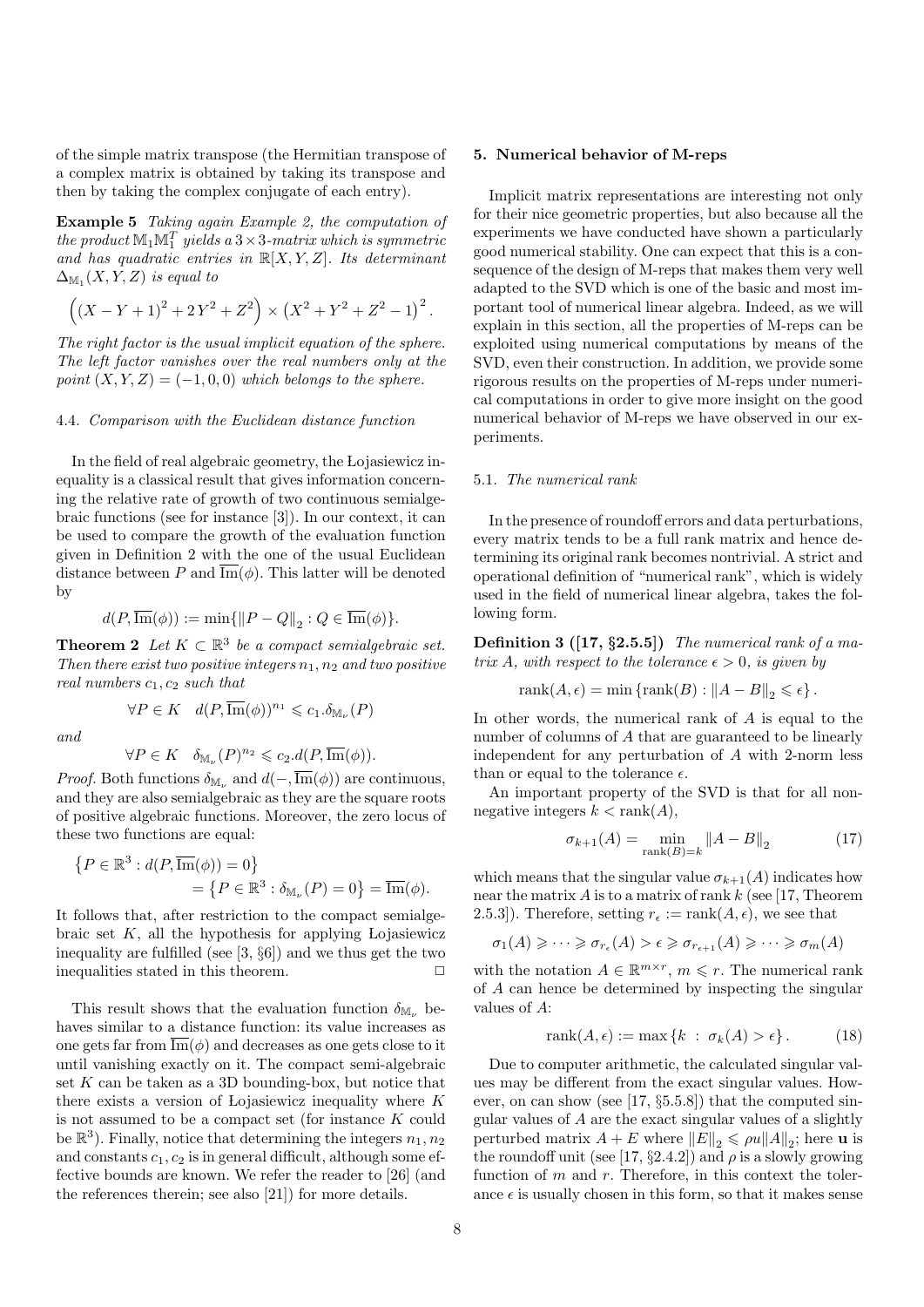in (18) to use the computed singular values of A in place of the exact singular values of A.

# 5.2. Numerical computation of M-reps

Let  $\phi$  be a parameterization as in (1). As described in Section 2, an M-rep  $\mathbb{M}_{\nu}$  of  $\phi$  is obtained as the null space of the multiplication matrix  $\mathbb{S}_{\nu}$  which is built directly from the control points and weights of  $\phi$  (see e.g. (8)). We will describe how this computation can be done numerically by means of the SVD.

Consider a matrix A and its SVD  $A = U\Sigma V^T \in \mathbb{R}^{m \times r}$ where  $V = [v_1, \ldots, v_r] \in \mathbb{R}^{r \times r}$ . It is easy to check that

$$
||Av_i||_2 = \sigma_i(A), \ \ i = 1, \ldots, r
$$

(setting  $\sigma_i(A) = 0$  if  $i > \max(m, r)$ ). So, if  $\sigma_i(A)$  is "small" compared to the norm  $||A||_2 = \sigma_1(A)$ , then the corresponding right singular vector  $v_i$  is "almost" a null vector for  $A$ . It follows that the determination of the numerical rank  $r_{\epsilon}$ of A, with the tolerance  $\epsilon$ , yields a numerical null space of A which is the vector space spanned by the vectors  $v_{r_{\epsilon}+1}, \ldots, v_r.$ 

From these considerations, we deduce that  $M_{\nu}$  can be read off the SVD of the matrix  $\mathbb{S}_{\nu}$ . Indeed, with the appropriate tolerance  $\epsilon$ , this SVD yields a numerical rank  $r_{\epsilon}$  and the last  $r - r_{\epsilon}$  columns in the matrix V yield the numerical null space of  $\mathbb{S}_{\nu}$ . It is of the form (8) and hence provides a numerical approximation of  $\mathbb{M}_{\nu}$  given by

$$
M_{\nu,0} + X M_{\nu,1} + Y M_{\nu,2} + Z M_{\nu,3}.
$$

The quality of this numerical approximation is essentially governed by the ratio  $\sigma_1/\sigma_{r_{\epsilon}}$ . To be more precise, for a given matrix A, denote by  $\mathcal{N}_k(A)$  the vector space spanned by the vectors  $v_{k+1}, \ldots, v_r$ . Let  $A + E$  be the small perturbation of the matrix A corresponding to the computation of its singular values (see §5.1), so that the computed singular values of A are the exact singular values of  $A + E$ . It can be shown ([18, Theorem 3.2.1], see also [17,  $\S 8.6.1$ ]) that if  $||E||_2 \leq \sigma_k - \sigma_{k+1}$ , then

$$
dist(\mathcal{N}_k(A), \mathcal{N}_k(A+E)) \leq \frac{\sigma_1}{\sigma_k} \cdot \frac{\|E\|_2}{\|A\|_2}
$$

where  $dist(-, -)$  stands for the distance between vector spaces (see [17, §2.6.3]). In our setting, we deduce that the SVD of  $\mathbb{S}_{\nu}$  will give an accurate and robust numerical null space (hence numerical M-rep  $\mathbb{M}_{\nu}$ ), namely  $\mathcal{N}_{r-r_{\epsilon}+1}(\mathbb{S}_{\nu})$ , if there is a distinct gap between  $\sigma_{r_{\epsilon}}$  and  $\sigma_{r_{\epsilon}+1}$  with respect to  $\sigma_1$ .

Example 6 Taking again Example 2, the computation of the SVD of the  $10 \times 12$  multiplication matrix  $\mathbb{S}_1$  returns

$$
\sigma_1=3.52756346141076, \sigma_8=0.452628072697747,
$$

$$
\sigma_9 = 3.31295025717184461 \times 10^{-11}.
$$

We deduce that the numerical rank is equal to 8 and hence find a null space of dimension 4. The numerical M-rep  $\mathbb{M}_1(\phi)$  we get this way is printed in Figure 1.

The numerical computation of M-reps have some similarities with approximate implicitization [16,2], as the use of the SVD, but it is different. In particular, with M-reps there is no need to guess or estimate a good degree for the approximate implicit representation, it is provided by the method: this is the integer  $\nu_0$  (see §3.2). Its determination is actually the difficult part of the M-rep approach for which tools from commutative algebra and algebraic geometry are necessary.

# 5.3. The drop-of-rank property and numerical computations

Let M<sub>v</sub>, be an M-rep of a parameterization  $\phi$  as in (1), and let P be a point in  $\mathbb{R}^3$ . The drop-of-rank property of  $\mathbb{M}_{\nu}$  is the fact that the rank of  $\mathbb{M}_{\nu}$  drops at P if and only if  $P \in \overline{\mathrm{Im}}(\phi)$ . Therefore, it seems quite natural to compute the SVD of  $\mathbb{M}_{\nu}(P)$  for deciding if P belongs to  $\overline{\mathrm{Im}}(\phi)$ . However, one has to be careful because there is a subtle difficulty. Indeed, the theory of the SVD have been shown to be very powerful when dealing with the whole space of dense matrices. For instance, looking at (17) it is clear that the matrix  $B$  can be any matrix without particular structure, even if A has such a particular structure itself. In our setting, we are handling M-reps which are pencils of matrices (see (9)) and hence are very particular. Therefore, there is no guarantee that the detection of a numerical drop of rank at a given point Q corresponds to the existence of another point  $P$  in its neighborhood such that the exact rank of  $\mathbb{M}_{\nu}(P)$  drops. This is because M-reps have this particular structure of being a pencil of matrices. In general, working with such particular subspaces of matrices may lead to difficulties with the SVD. However, all the experiments we have made with M-reps have always shown a very good numerical behavior. In order to explain and clarify these observations, we prove two results showing that a given point P is close to  $\overline{\mathrm{Im}}(\phi)$  if and only if the numerical rank of  $\mathbb{M}_{\nu}$  drops at P. In the sequel, it is assumed that M-reps are computed as explained in §5.2. Recall also the notation that an M-rep  $\mathbb{M}_{\nu}$  is of size  $m_{\nu} \times r_{\nu}$ .

**Proposition 1** Let P, Q be two points in  $\mathbb{R}^3$ . For all  $k =$  $1, \ldots, m_{\nu}$ , we have

$$
|\sigma_i(\mathbb{M}_{\nu}(P)) - \sigma_i(\mathbb{M}_{\nu}(Q))| \leqslant \|P-Q\|_2.
$$

*Proof.* We begin with a useful remark: the matrix  $\mathbb{M}_{\nu}(P)$ can be computed as described in §3.1, but it is not hard to check that it can also be computed as the product of two matrices. Indeed, to any point  $P = (x, y, z) \in \mathbb{R}^3$  we associate the following matrix

$$
\mathbb{P}_{\nu} = \begin{bmatrix} \text{diag}(1) \\ \text{diag}(x) \\ \text{diag}(y) \\ \text{diag}(z) \end{bmatrix}
$$
 (19)

where each block is a diagonal matrix of size  $m_{\nu}$  with the same repeated element on the diagonal (from top to bot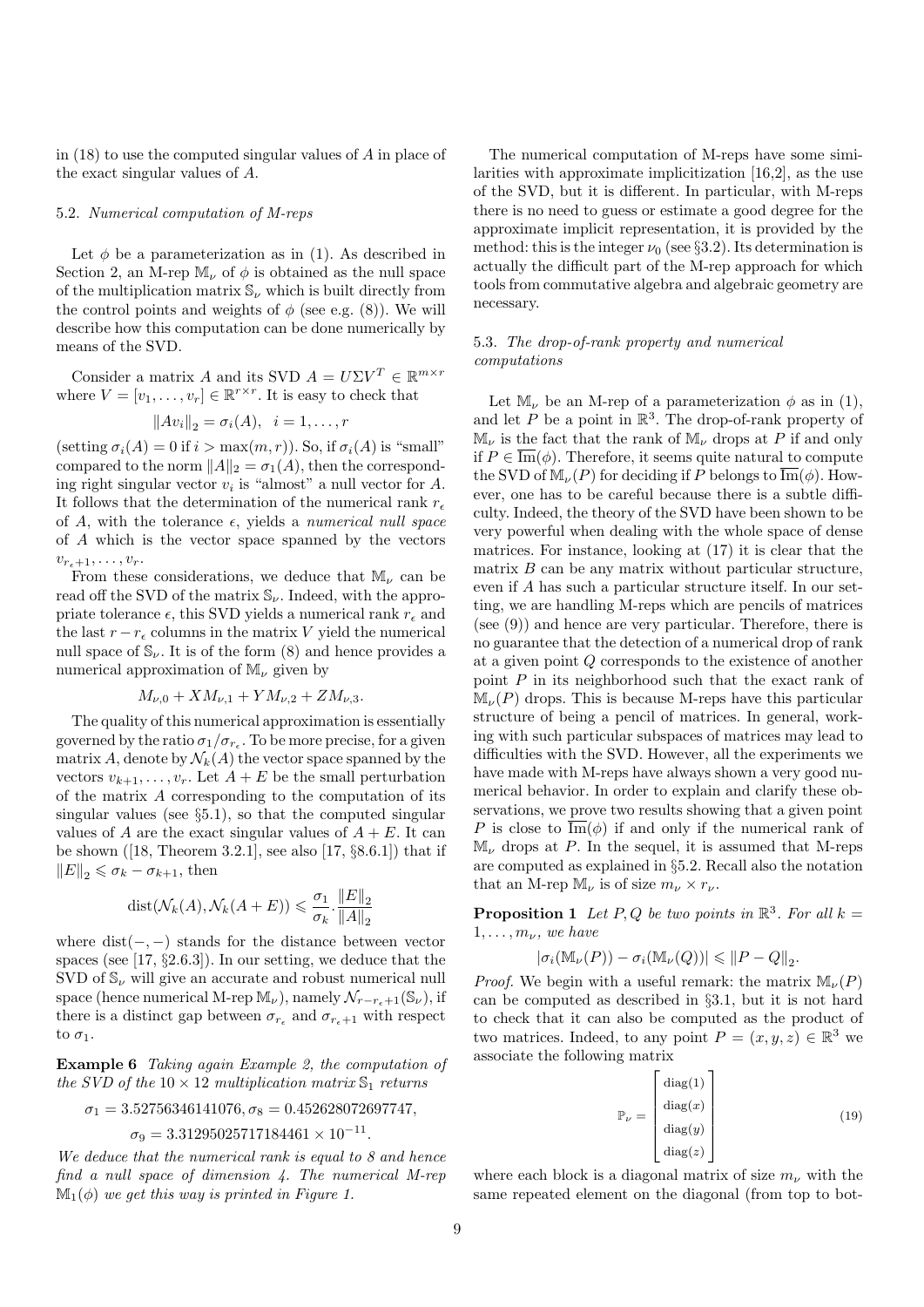$\sqrt{ }$  $-0.000 + 0.000 X - 0.354 Y + 0.354 Z - 0.0811 - 0.0811 X + 0.324 Y + 0.324 Z - 0.354 + 0.354 X + 0.000 Y - 0.000 Z - 0.005 + 0.005 X - 0.000 Y + 0.000 Z$  $-0.354 - 0.354X + 0.000Y + 0.354Z \quad -0.243 - 0.406X + 0.324Y + 0.243Z \quad -0.354 + 0.354X + 0.0107Y + 0.354Z \quad -0.005 + 0.005X - 0.707Y + 0.005Z$  $0.354 + 0.354X - 0.354Y + 0.000Z \quad -0.243 - 0.406X + 0.243Y + 0.324Z \quad -0.354 + 0.354X + 0.354Y - 0.0107Z \quad -0.005 + 0.005X + 0.005Y + 0.707Z \quad -0.000X$ 1

Fig. 1. Numerical M-rep for the unit sphere with a display precision of three digits.

tom, the diagonal of the first block is filled with 1, the diagonal of the second block with x, and so on). Then, denoting by  $\mathbb{N}_{\nu}$  the null space of  $\mathbb{S}_{\nu}$  (see (8)), we get that

$$
\mathbb{M}_{\nu}(P) = \mathbb{N}_{\nu}^T \, \mathbb{P}_{\nu}.
$$
 (20)

Now, by applying a classical inequality about singular values (see [17, Corollary 8.6.2]), we get

$$
|\sigma_i(\mathbb{M}_{\nu}(P)) - \sigma_i(\mathbb{M}_{\nu}(Q))| \leq \|\mathbb{M}_{\nu}(P) - \mathbb{M}_{\nu}(Q)\|_2.
$$

But using (20) and a standard inequality for the 2-norm of matrices, we obtain

$$
\begin{aligned} \|\mathbb{M}_{\nu}(P) - \mathbb{M}_{\nu}(Q)\|_{2} &= \|\mathbb{N}_{\nu}^{T}(\mathbb{P}_{\nu} - \mathbb{Q}_{\nu})\|_{2} \\ &\leqslant \|\mathbb{N}_{\nu}^{T}\|_{2} \|\mathbb{P}_{\nu} - \mathbb{Q}_{\nu}\|_{2} .\end{aligned}
$$

The matrix  $\mathbb{P}_{\nu} - \mathbb{Q}_{\nu}$  is made of columns that are orthogonal vectors whose norm is equal to  $||P - Q||_2$ , so

$$
\left\|\mathbb{P}_{\nu}-\mathbb{Q}_{\nu}\right\|_2=\left\|P-Q\right\|_2.
$$

The matrix  $\mathbb{N}_{\nu}$  is made of orthonormal columns (see §5.2), so  $\|\mathbb{N}_{\nu}^T\|_2 = \|\mathbb{N}_{\nu}\|_2 = 1$  and the conclusion follows.  $\Box$ 

**Corollary 1** Let P be a point in  $\mathbb{R}^3$  and  $\epsilon > 0$  be a tolerance. For all points  $P_{\epsilon} \in \mathbb{R}^3$  such that  $||P_{\epsilon} - P||_2 \leq \epsilon$  we have

$$
rank(\mathbb{M}_{\nu}(P_{\epsilon}), \epsilon) \leqslant rank(\mathbb{M}_{\nu}(P)).
$$

Proof. For all integers  $k > \text{rank}(\mathbb{M}_{\nu}(P)), \sigma_k(\mathbb{M}_{\nu}(P)) = 0$ and the conclusion follows by applying Proposition 1.  $\Box$ 

This result shows that if a point P is close to  $\overline{\mathrm{Im}}(\phi)$  then the numerical rank of  $\mathbb{M}_{\nu}$  drops at P. Now, we examine the converse.

Proposition 2 Let P be a point in compact semialgebraic set  $K \subset \mathbb{R}^3$ ,  $\epsilon > 0$  be a tolerance and set  $r_{\epsilon} :=$ rank $(\mathbb{M}_{\nu}(P), \epsilon)$ ,  $\sigma_1 := \sigma_1(\mathbb{M}_{\nu}(P))$ . There exist a positive integer  $n_1$  and a constant real number  $c_1$  such that

$$
d(P,\overline{\mathrm{Im}}(\phi)) \leqslant (c_1 \sigma_1^{r_{\epsilon}} \epsilon^{m_{\nu}-r_{\epsilon}})^{\frac{1}{n_1}}.
$$

Moreover,  $\sigma_1 \leq (1 + ||P||_2^2)^{\frac{1}{2}}$ .

*Proof.* By Theorem 2, there exist a positive integer  $n_1$  and a constant real number  $c_1$  such that for all points  $P \in K$ 

$$
d(P,\overline{\mathrm{Im}}(\phi))^{n_1} \leqslant c_1 \delta_{\mathbb{M}_{\nu}(P)}(P) = c_1 \prod_{k=1}^{m_{\nu}} \sigma_k(\mathbb{M}_{\nu}(P)).
$$

Now, by the property of the numerical rank, the singular values of  $\mathbb{M}_{\nu}(P)$  satisfy the inequalities

$$
\sigma_1 \geqslant \cdots \geqslant \sigma_{r_{\epsilon}} > \epsilon \geqslant \sigma_{r_{\epsilon+1}} \geqslant \cdots \geqslant \sigma_{m_{\nu}}.
$$

Therefore, we deduce that

$$
\prod_{k=1}^{m_{\nu}} \sigma_k(\mathbb{M}_{\nu}(P)) \leqslant \sigma_1^{r_{\epsilon}} \epsilon^{m_{\nu}-r_{\epsilon}}
$$

and hence

$$
d(P,\overline{\mathrm{Im}}(\phi))^{n_1} \leqslant c_1 \sigma_1^{r_{\epsilon}} \epsilon^{m_{\nu}-r_{\epsilon}}.
$$

To prove the second claimed inequality, we observe that  $\sigma_1 = \|\mathbb{N}_{\nu}^T \mathbb{P}_{\nu}\|_2$  by (20). It follows that  $\sigma_1 \leqslant \|\mathbb{N}_{\nu}^T\|_2 \|\mathbb{P}_{\nu}\|_2$ . But  $\|\mathbb{N}_{\nu}^T\|_2 = 1$  (see the proof of Proposition 1) and from the definition of the matrix  $\mathbb{P}_{\nu}$ , it is clear that

$$
\|\mathbb{P}_{\nu}\|_2 \leqslant (1 + \|P\|_2^2)^{\frac{1}{2}}.
$$

From here, the conclusion follows.  $\Box$ 

This result shows that if P is a point in  $\mathbb{R}^3$  such that the numerical rank of  $\mathbb{M}_{\nu}(P)$  drops, then P has to be "close" to  $\overline{\mathrm{Im}}(\phi)$  (notice that if P is in a bounded box, then  $\sigma_1$  is bounded above in terms of  $||P||_2$ ). Moreover, it also shows that the more P is singular (i.e.  $r_{\epsilon}$  decreases), the more P is close to  $\text{Im}(\phi)$ .

Notice, however, that Proposition 2 is not very helpful in practice because the constants  $n_1$  and  $c_1$  are difficult to predict (they follow from the Lojasiewicz inequalities). Nevertheless, it reinforces our experimental observations showing the very good numerical behavior of M-reps.

#### 5.4. Inversion through numerical computations

Given a parameterization  $(1)$ , we have shown in §3.3 that the inversion problem can be solved by computing a one-dimensional null space. Exploiting the capability of the SVD for computing numerical null space, as explained in §5.2, it becomes possible to treat the inversion problem with numerical computations.

To be more precise, let  $M_{\nu}$  be an M-rep of a parameterization  $\phi$ , as in (1), and consider a given tolerance  $\epsilon$ . Let P be a point in  $\mathbb{R}^3$  that has a unique pre-image via  $\phi$ , i.e. such that  $P = \phi(s_0)$  and corank( $\mathbb{M}_{\nu}(P)$ ) = 1. By Fact 3, we know that  $s_0$  can be extracted from the one-dimensional null space  $\mathcal{N}_{m_{\nu}-1}(\mathbb{M}_{\nu}(P)^{T})$  by a ratio computation (see  $\S3.3$ ). We will denote by u the vector spanning this null space, it is the last column of the matrix  $U$  in the SVD of  $\mathbb{M}_{\nu}(P).$ 

Now, let  $P_{\epsilon} \in \mathbb{R}^3$  be such that  $||P_{\epsilon} - P||_2 \leq \epsilon$ , so that  $r_{\epsilon} := \text{rank}(\mathbb{M}_{\nu}(P), \epsilon) < m_{\nu}$  by Corollary 1. As explained in §4.1, determining the numerical rank  $r_{\epsilon}$  is done by computing the SVD of  $\mathbb{M}_{\nu}(P_{\epsilon}) = U_{\epsilon} \Sigma_{\epsilon} V_{\epsilon}^T$ . Denote by  $u_{\epsilon} \in \mathbb{R}^{m_{\nu}}$ the vector corresponding to the last column of the matrix  $U_{\epsilon}$ . By the discussion in §5.2, we deduce that

$$
\textnormal{dist}(u_\epsilon,u) \leqslant \frac{\sigma_1}{\sigma_{m_\nu-1}} \frac{\left\|\mathbb{M}_\nu(P_\epsilon)-\mathbb{M}_\nu(P)\right\|_2}{\sigma_1} \leqslant \frac{\sigma_1}{\sigma_{m_\nu-1}} \frac{\epsilon}{\sigma_1}.
$$

Therefore, it appears that if there is a distinct gap between  $\sigma_{m_{\nu}}(\mathbb{M}_{\nu}(P_{\epsilon}))$  and  $\sigma_{m_{\nu}-1}(\mathbb{M}_{\nu}(P_{\epsilon}))$ , then the numerical rank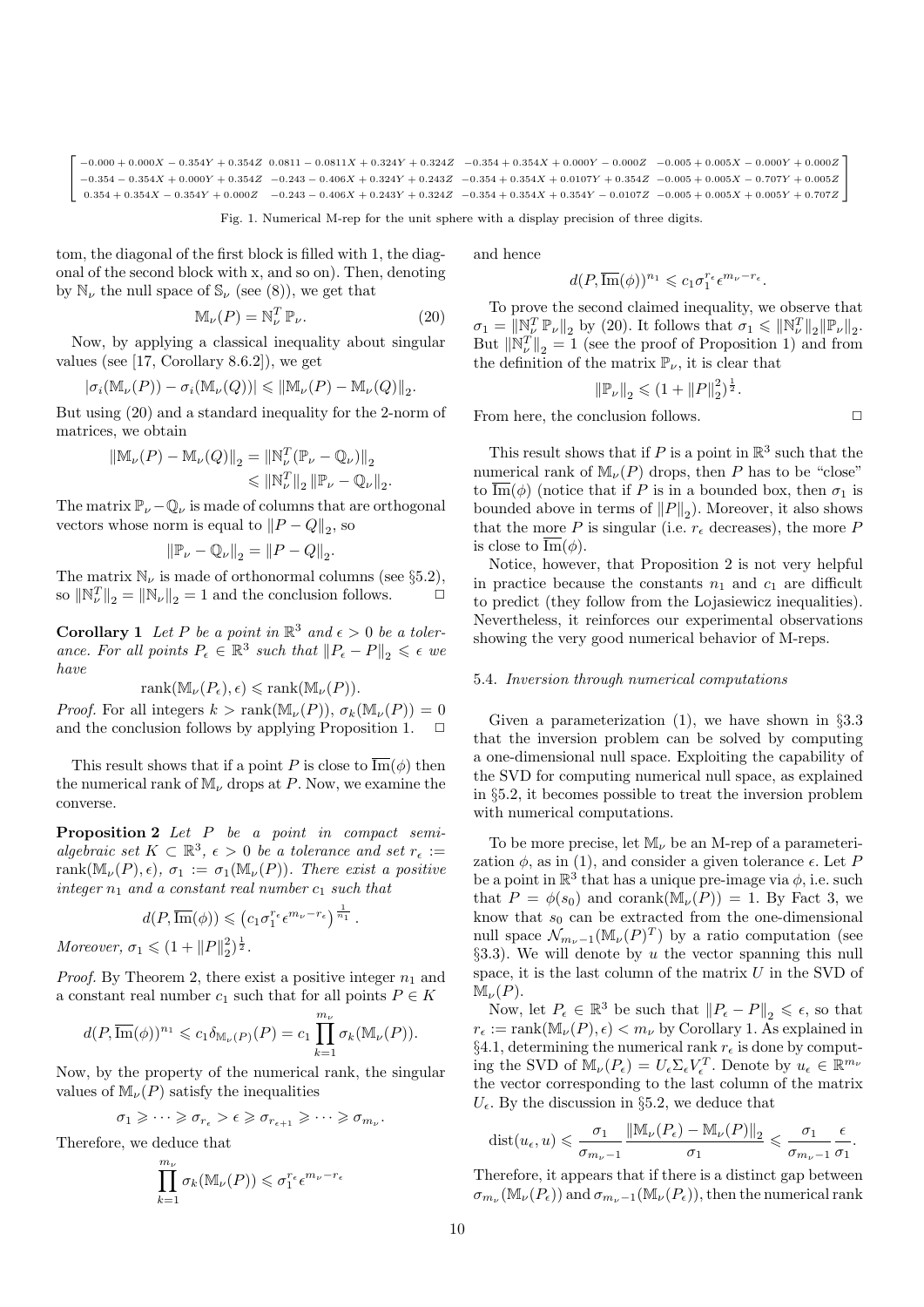is clearly equal to one and  $u_{m_{\nu}}$  yields an accurate approximation of the null space of  $\mathbb{M}_{\nu}(P)^{T}$ . Moreover, if  $\theta$  denotes the angle between  $u_{\epsilon}$  and u, then  $dist(u_{\epsilon}, u) = \sin(\theta)$ by definition of this distance function (see [17, §2.6.3]). It follows that the numerical values of the pre-image  $s_0$  computed from the ratios of  $u_{\epsilon}$  and u are equal up to the numerical precision  $\epsilon$ .

**Example 7** Take again the simple Example 2 of the unit sphere. If  $P = (1/\sqrt{3}, 1/\sqrt{3}, 1/\sqrt{3})$ , then the exact null space of  $\mathbb{M}_1(P)^T$  is generated by the vector

$$
\begin{bmatrix}\n(\sqrt{3}-1)/(\sqrt{3}+1) \\
1/(\sqrt{3}+1) \\
1/(\sqrt{3}+1)\n\end{bmatrix}\n\approx\n\begin{bmatrix}\n0.2679491925 \\
0.3660254037 \\
0.3660254037\n\end{bmatrix}
$$
\n(21)

where the numerical precision is 10 digits. Notice that we chose the generator of this null space which is normalized with respect to the 1-norm. This is because our M-rep has been built with Bernstein bases which form a partition of unity. Therefore, if  $s_0 = (u_0, v_0) \in \mathbb{R}^2$  is the pre-image of P then (21) is equal to the vector

$$
\left[B_{0,0}^1(u_0,v_0),\ B_{0,1}^1(u_0,v_0)=v_0,\ B_{1,0}^1(u_0,v_0)=u_0\right]^T.
$$

It follows that

$$
u_0 = v_0 = 1/(\sqrt{3} + 1) \approx 0.3660254037.
$$
 (22)

Now, we do the computations by using the numerical Mrep given in Figure 1 and take  $P_{\epsilon}$  as the numerical approximation of P with 10 digits precision. The computed singular values of  $\mathbb{M}_1(P_\epsilon)$  are

 $\sigma_1 = 0.7637626159, \sigma_2 = 0.4902332028, \sigma_3 = 2.3855877838.10^{-10}$ 

and the last column of the matrix U of the SVD is the 2 norm unitary vector

## $[0.4597008431\; 0.6279630304\; 0.6279630302]^{T}$

By normalizing this vector with the 1-norm, we recover, as expected, the same approximation of  $u_0$  and  $v_0$  with 10 digits. Now, we add a perturbation of  $10^{-5}$  to each coordinate of the point  $P_{\epsilon}$ . The singular values of  $\mathbb{M}_{1}(P_{\epsilon})$  become

 $\sigma_1 = 0.7637701751, \sigma_2 = 0.4902374484, \sigma_3 = 0.0000114631$ 

and the last column of the matrix U of the SVD is the 2 norm unitary vector

 $[0.45969946810.62796353370.6279635335]^T$ 

By normalizing this vector with the 1-norm, we finally get

$$
u_0\approx 0.3660257759,\ v_0\approx 0.3660257758.
$$

Comparing these values with (22), we check that up to 5 digits precision, the approximation of  $u_0$  and  $v_0$  are correct.

# 6. The curve/M-rep intersection problem

Our main motivation for introducing M-reps was to tackle intersection problems by generalizing the approach initiated by Canny and Manocha for non-singular matrix representations [23]. This approach consists in combining matrix-based implicit representations with generalized

eigenvalues computations. We have extended it to M-reps recently: see [22,10] for the curve/surface intersection and [10] for the curve/curve intersection by means of M-reps. Here, we quickly review how the properties of M-reps allow us to intersect a parameterized curve with another parameterized curve or surface that is represented by an M-rep, i.e. a curve/M-rep intersection problem.

For simplicity and clarity, let us consider the intersection between a ray and a parameterized surface (e.g. a Bezier patch obtained after the decomposition of a NURBS into Bézier patches  $[24, Chapter 5, §5.3]$ . This intersection problem is intensively used for ray tracing NURBS. A classical approach consists of computing an implicit representation of the ray as the intersection of two planes given by linear equations in  $\mathbb{R}^3$ . Then, substituting the surface parameterization into these two equations yields a polynomial system that can be solved via the Newton method. The intersection points are then obtained in the parameter space of the surface, so one can compute the normal of the surface at these points without difficulty (this is required for light reflection for instance).

Another way to proceed is to compute an implicit equation of the parameterized surface, to substitute the ray parameterization in this equation and solve a univariate polynomial. However, the implicitization step is very hard in general, due to the presence of base points. But M-reps have been designed to overcome this difficulty and are very easy to compute. So, let  $\mathbb{M}_{\nu}$  be an M-rep of the surface parameterization. Substituting the ray parameterization into  $\mathbb{M}_{\nu}$ yields a matrix whose entries are univariate linear polynomials in the parameter of the ray, say  $t$ . Finding the intersection points amounts to finding the values of  $t$  such that this matrix is not full rank. These values are the generalized eigenvalues of this matrix (which is actually a univariate pencil of matrices) and, after a reduction step based on the SVD, they can be found by using algorithms that have been developed by the community of numerical linear algebra (see for instance [15, Chapter 4]). Using the ray parameterization, we then obtain the intersection points in  $\mathbb{R}^3$ . Now, thanks to the inversion property of M-reps, one can find the pre-image of these intersection points in the surface parameter space and hence compute the normal to the surface at these points (notice that intersection points that are singular points on the surface do not have a well defined normal vector). We refer the reader to [22] for the details (see also [1] for the linearization step in the Bernstein basis instead of in the power basis). Notice too that a study of the numerical accuracy in generalized eigenvalue computations can be found in [19]. In Figure 2, a ray tracing of the sphere given in Example 2 is shown. It has been obtained by Valentin Michelet (an engineering student) who developed his own ray tracer from scratch by computing the ray/surface intersection by means of M-reps. Two other illustrations are given in Figure 3.

It should be clear to the reader that the above method